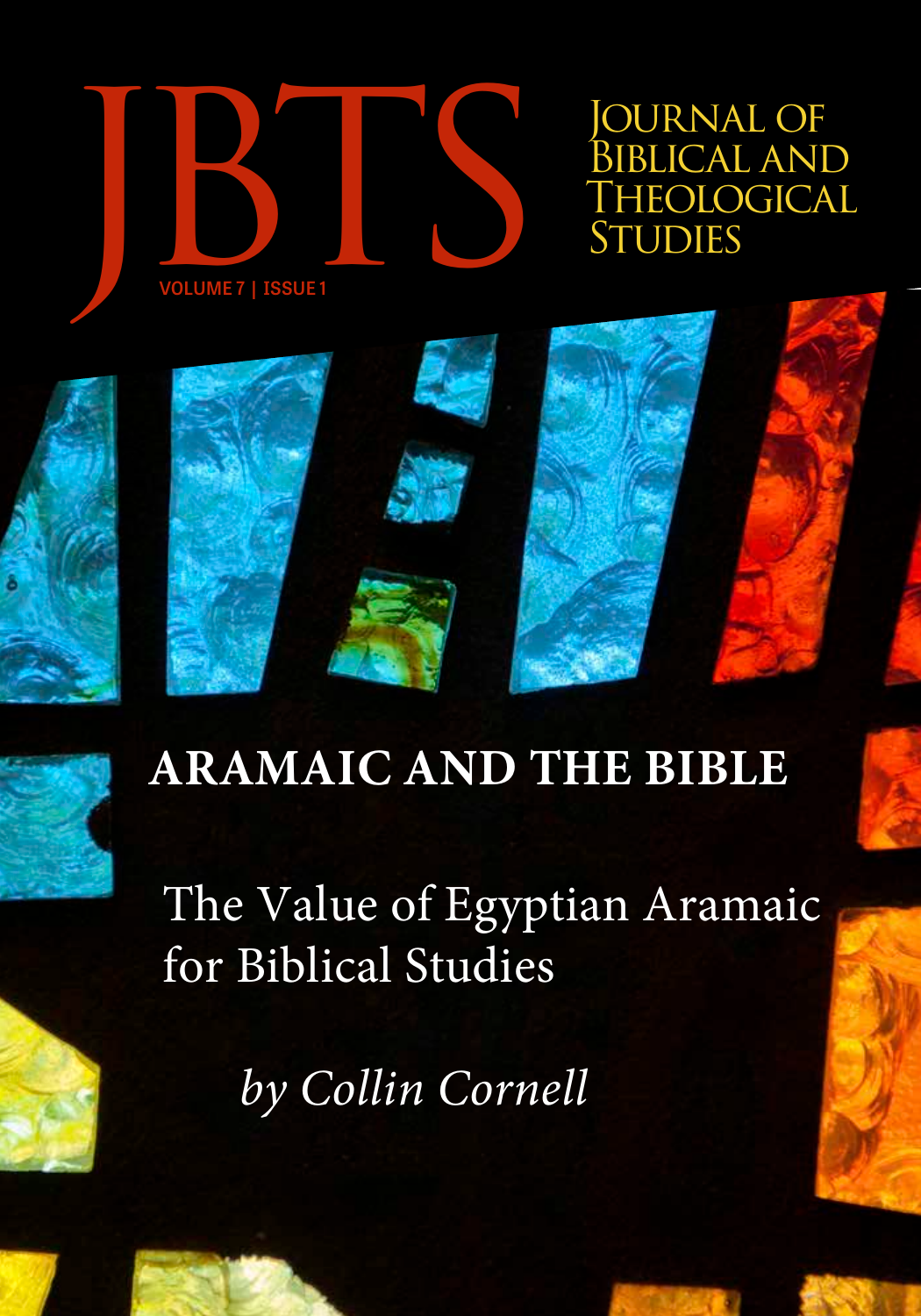# **The Value of Egyptian Aramaic for Biblical Studies**

# **Collin Cornell\***

*Coordinator of the Center for Religion and Environment at the University of the South in Sewanee, TN.*

**Abstract:** Biblical Aramaic accounts for a small fraction within the two-testament Christian Bible. Studying it would seem therefore to present a modest value for biblical studies, and Egyptian Aramaic, a nonbiblical counterpart from the same historical era, even more so. The present article argues, however, that comparing Egyptian Aramaic with biblical texts sharpens understanding of the Bible's distinctive theological profile. It demonstrates the value of Egyptian Aramaic through two comparative case studies: the first is lexically-focused and traces the contrast between "former" (as in, "former times"; Hebrew ואשון/Aramaic √קדם (and "latter" in Haggai and in several Aramaic letters from the Egyptian island of Elephantine. The second is more genrefocused and engages with the transmission of royal traditions, especially promissory oracles to the king, in post-monarchic texts: namely, biblical royal psalms and the Egyptian Aramaic Papyrus Amherst 63.

**Keywords:** Egyptian Aramaic; early Judaism; Persian Period; Achaemenid; Elephantine; Haggai; royal psalms; Papyrus Amherst 63

# **Introduction**

For many seminarians, students, and researchers, Aramaic is the "other" biblical language. Within the two-testament Christian Bible, the first testament accounts for roughly two-thirds of the whole; it is written almost entirely in Hebrew. The remaining third, the New Testament, is written in Greek. Only a handful of letters in the book of Ezra (4:8–6:18; 7:12–26) and some stories in Daniel (albeit well-known stories: 2:4b–7:28) are written in Aramaic. Together with one zestful sentence in Jeremiah— "The gods who did not make the heavens and the earth shall perish!"  $(10:11)$ —these passages amount to a tiny fraction of the Bible. Given this distribution, it is already question enough why students would benefit from adding biblical Aramaic to their repertoire. Gaining some knowledge of *Egyptian* Aramaic—a subspecies? a cousin?

\*My thanks to the spring 2020 intermediate Hebrew class at the School of Theology, the University of the South (Sewanee), which translated through Haggai and Malachi together, as well as the Aramaic classes of spring 2019 and spring 2020 with which I translated TAD A4.7. Thanks also to the issue editor, Adam Howell, for his patience, and to Brent A. Strawn, who graciously read over the article in draft form and provided helpful feedback.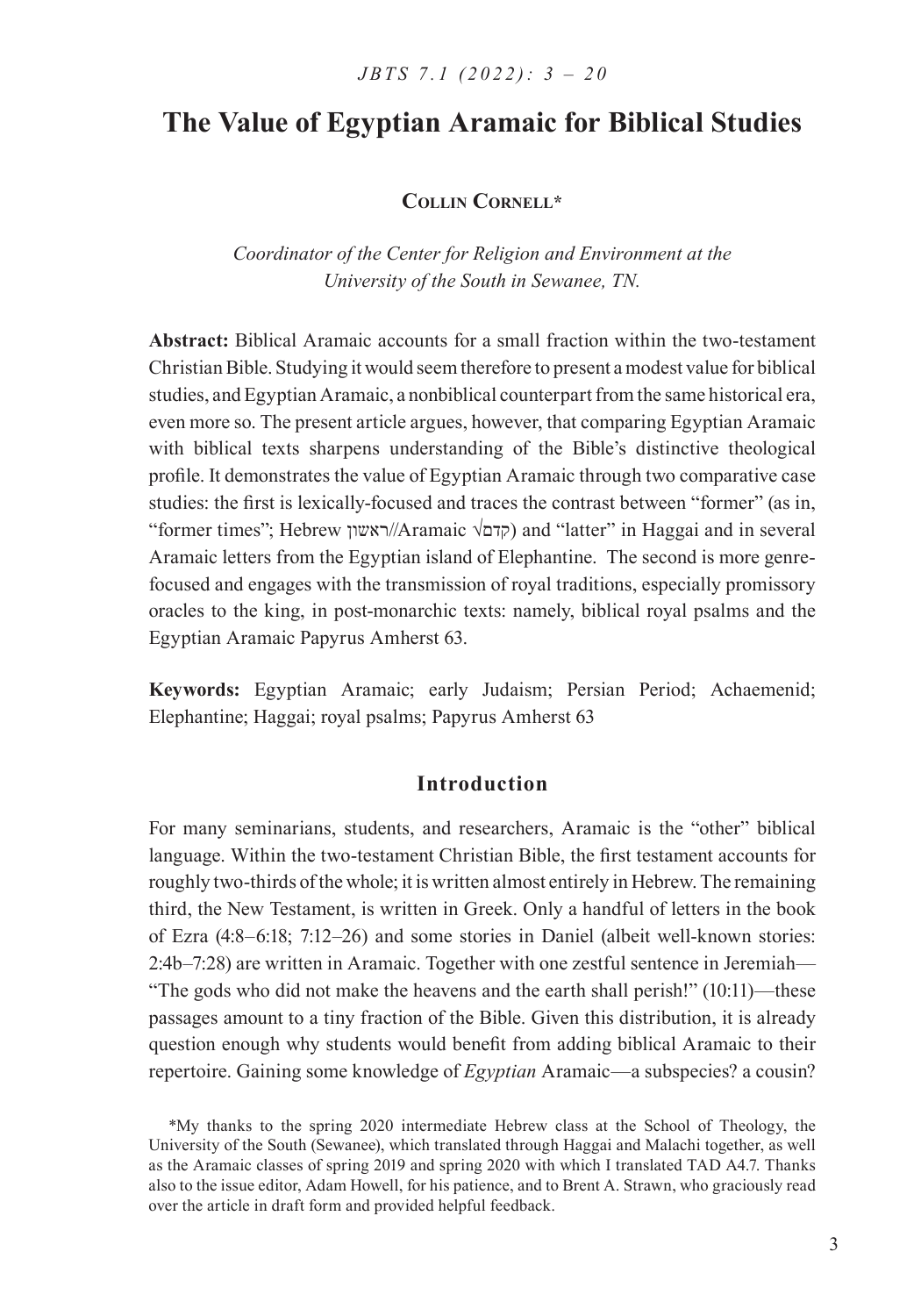to biblical Aramaic—would seem to present an even more marginal value. And yet, as the present article will argue, Aramaic texts from Egypt have much to offer biblical studies. Comparing Egyptian Aramaic with biblical texts sharpens understanding of the Bible's profile; looking synoptically at features shared across these corpora deepens appreciation for the Bible's distinctive offer.<sup>1</sup>

Instead of arguing this proposition at forty-thousand feet, the present article pursues two more detailed demonstrations or case studies. Both juxtapose a biblical text (or texts) with an Egyptian Aramaic comparand. Both examples also focus on key differences that the biblical materials show relative to their Aramaic counterparts, and, as space allows, they interrogate the reasons for such divergence. The first study examines the programmatic uses of the concept "former" (as in, "former times"; Hebrew ראשון//Aramaic √קדם(, as it appears in Haggai and in several Aramaic documents from the Egyptian island of Elephantine.<sup>2</sup> The second study below engages with the reception of royal traditions, especially promissory oracles to the king, in post-monarchic texts: namely, biblical royal psalms and the Egyptian Aramaic Papyrus Amherst 63. The first case study is more lexically-focused, though it opens onto historical and theological considerations of *apocalypse*; the second is more genre-focused and tradition-historical.

## **Egyptian Aramaic**

Before delving into these case studies, a brief introduction is in order. "Egyptian Aramaic" is, as a designation, geographical, referring to the Aramaic data in terms of their *provenance*. In terms of their *chronological* location, however, the relevant

<sup>1.</sup> On the comparative enterprise, see Brent A. Strawn, "Comparative Approaches: History, Theory, and the Image of God," in *Method Matters: Essays on the Interpretation of the Hebrew Bible in Honor of David L. Peterson*, ed. Joel M. LeMon and Kent Harold Richards, Society of Biblical Literature Resources for Biblical Study 56 (Atlanta: SBL, 2009), 117–42; also Shemaryahu Talmon, "The 'Comparative' Method in Biblical Interpretation—Principles and Problems," in *Essential Papers on Israel and the Ancient Near East*, ed. Frederick E. Greenspahn (New York: New York University Press, 1991), 381–419. Compare Jon D. Levenson's insightful comments on searching for uniqueness: "There is no logical necessity that something be unprecedented or unparalleled when it is revealed; God can work through history as well as in spite of it." Levenson, *Sinai and Zion: An Entry into the Jewish Bible*, New Voices in Biblical Studies (San Francisco: HarperCollins Publishers, 1985), 11.

<sup>2</sup>. These are, of course, different lemmata. Egyptian Aramaic does use the cognate of Biblical Hebrew, ראשון: Bezalel Porten and Jerome A. Lund's *Aramaic Documents from Egypt: A Key-Word-in-Context Concordance* lists twelve occurrences of ראש under the heading "head, capital, principal" ([Winona Lake, IN: Eisenbrauns, 2002], 280); also compare *Lexicon Syriacum*, 729–30. However, the far commoner Aramaic translation of BH ראשון is formed from the root meaning "east" or "before" ( $\overline{\gamma}$ ); see Porten and Lund, *Concordance*, 274. Footnotes below provide more detailed examples showing that where Biblical Hebrew has ראשון, Syriac and Targumic Aramaic use √קדם, but overall, I cannot find an instance within the 182 occurrences of ראשון in the Hebrew Bible that is translated by something other than  $\sqrt{p}$  in these later, Aramaic versions.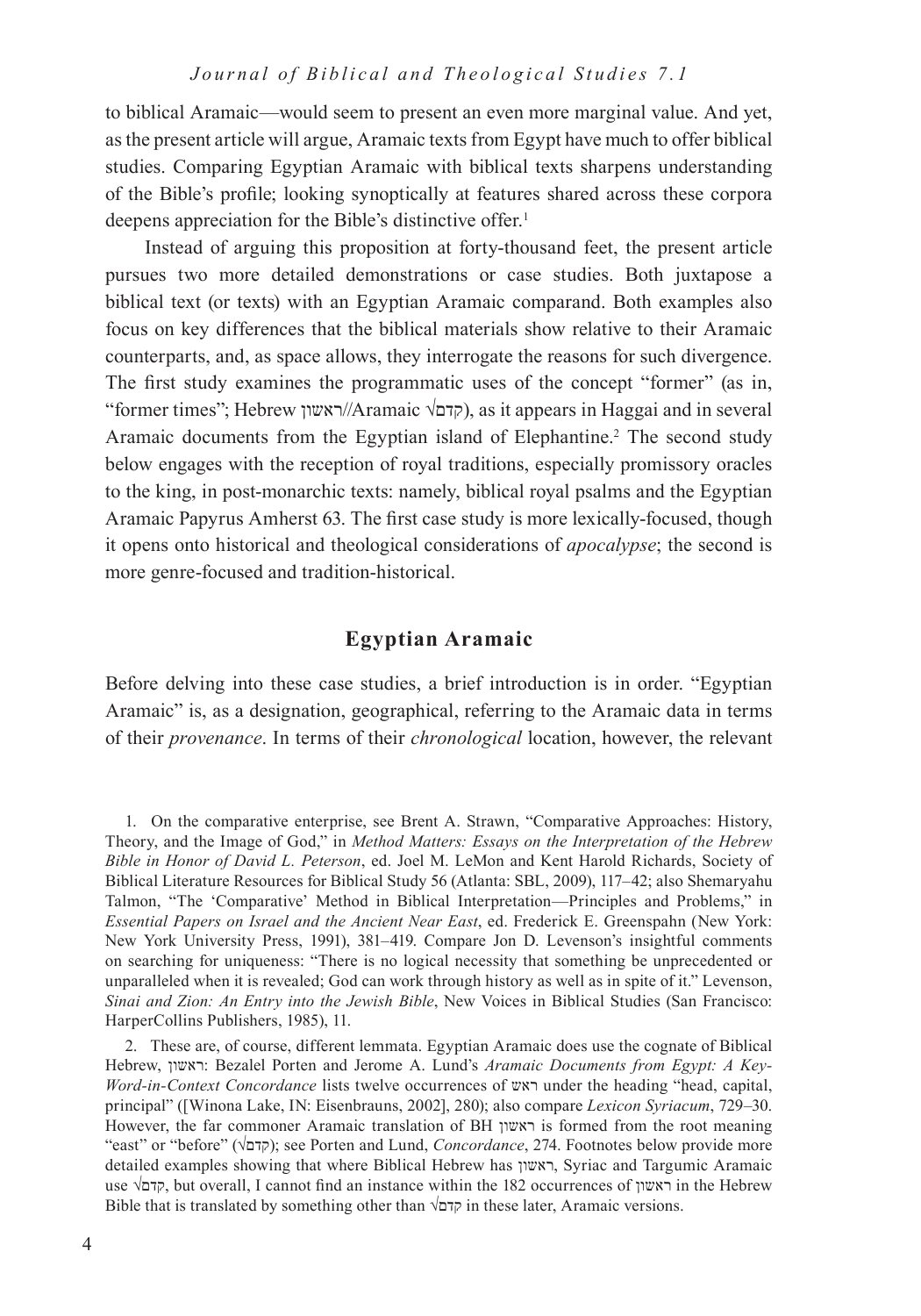Aramaic texts belong to a larger category: they are Achaemenid. They date, that is, to the period when the Persian Empire, ruled over by a dynasty supposedly tracing back to the eponymous Achaemenes, dominated the Near East (538–333 BCE), including, for much of that time, Egypt. Because Aramaic was the official administrative language of this empire, scholars also call the Aramaic language of this period "Imperial Aramaic" (in German, *Reichsaramäisch*), "Official Aramaic," or "Standard Aramaic."3

"Egyptian Aramaic" is thus a geographical subset of the Aramaic spoken chronologically during the Achaemenid period, and which enjoyed official status. It deserves saying that "biblical Aramaic" is also, in large part at least, a subset of this same Achaemenid Aramaic.4 Differences notwithstanding, the jump for students from Ezra and Daniel to the Aramaic literature and letters of the Achaemenid Period is a manageable one. Finally, too, documents from Egypt account for the majority of Aramaic material from the Achaemenid period.<sup>5</sup> As often as not, therefore, when scholars refer to Official or Standard Aramaic, they have Egyptian texts in mind.<sup>6</sup>

The first European discovery, not to mention theft, of an Egyptian Aramaic text occurred in 1704: a French marine commissioner named Jean-Pierre Rigord published an Aramaic funerary inscription that he had apparently found nearby to a mummy; dating to the third or fourth century BCE, the bas-relief depicts a judgment scene before the god Osiris, to whom the deceased had been a devotee (TAD D20.5).<sup>7</sup> Other Egyptian Aramaic texts were published only a few years ago,<sup>8</sup> and a number of

3. For a judicious discussion of these terms and their relative merits, see Margaretha L. Folmer, *The Aramaic Language in the Achaemenid Period: A Study in Linguistic Variation*, Orientalia Lovaniensia Analecta 68 (Leuven: Peeters, 1995), 9–13; also the handy introduction by Takamitsu Muraoka, *An Introduction to Egyptian Aramaic*, Lehrbücher orientalischer Sprachen 3.1 (Münster: Ugarit-Verlag, 2012), 15–18.

4. In Folmer's considered judgment, the Aramaic of Daniel shares some features with Hellenistic Aramaic, whereas Ezra's accords more fully with Persian-period exemplars (*Aramaic Language*, 753–55). For one recent affirmation of the authenticity of the official documents embedded within Ezra, see H. G. M. Williamson, "The Aramaic Documents in Ezra Revisited," *Journal of Theological Studies* 59 (2008): 41–62; but compare Dirk Schwiderski, *Handbuch des nordwestsemitischen Briefformulars: ein Beitrag zur Echtheitsfrage der aramäischen Briefe des Esrabuches*, Beihefte zur Zeitschrift für die alttestamentliche Wissenschaft 295 (Berlin: de Gruyter, 2000).

5. Folmer, *Aramaic Language*, 13.

6. On non-Egyptian Aramaic texts from the Persian period, see Folmer, *Aramaic Language*, 21. Note that "the provinces more to the East have not yielded Aramaic texts from the Achaemenid period" (ibid.).

7. Rudolf Jaggi, "Der 'Stein von Carpentras,'" *Kemet* 1 (2012): 58–60. References to TAD throughout the present article abbreviate Bezalel Porten and Ada Yardeni, *Textbook of Aramaic Documents from Ancient Egypt*, 4 vols. (Jerusalem: Hebrew University, Department of the History of the Jewish People, 1986–1999). For an account of "discoveries" in Egypt in the context of European colonial rivalries, see Neil A. Silberman*, Between Past and Present: Archaeology, Ideology, and Nationalism in the Modern Middle East* (New York: Holt, 1989); on Elephantine, "Egypt: Whose Elephantine?" in Silberman, *Between Past and Present*, 169–85.

8. Jan Dušek and Jana Mynářová, "Phoenician and Aramaic Inscriptions from Abusir," in *In the Shadow of Bezalel: Aramaic, Biblical, and Ancient Near Eastern Studies in Honor of Bezalel*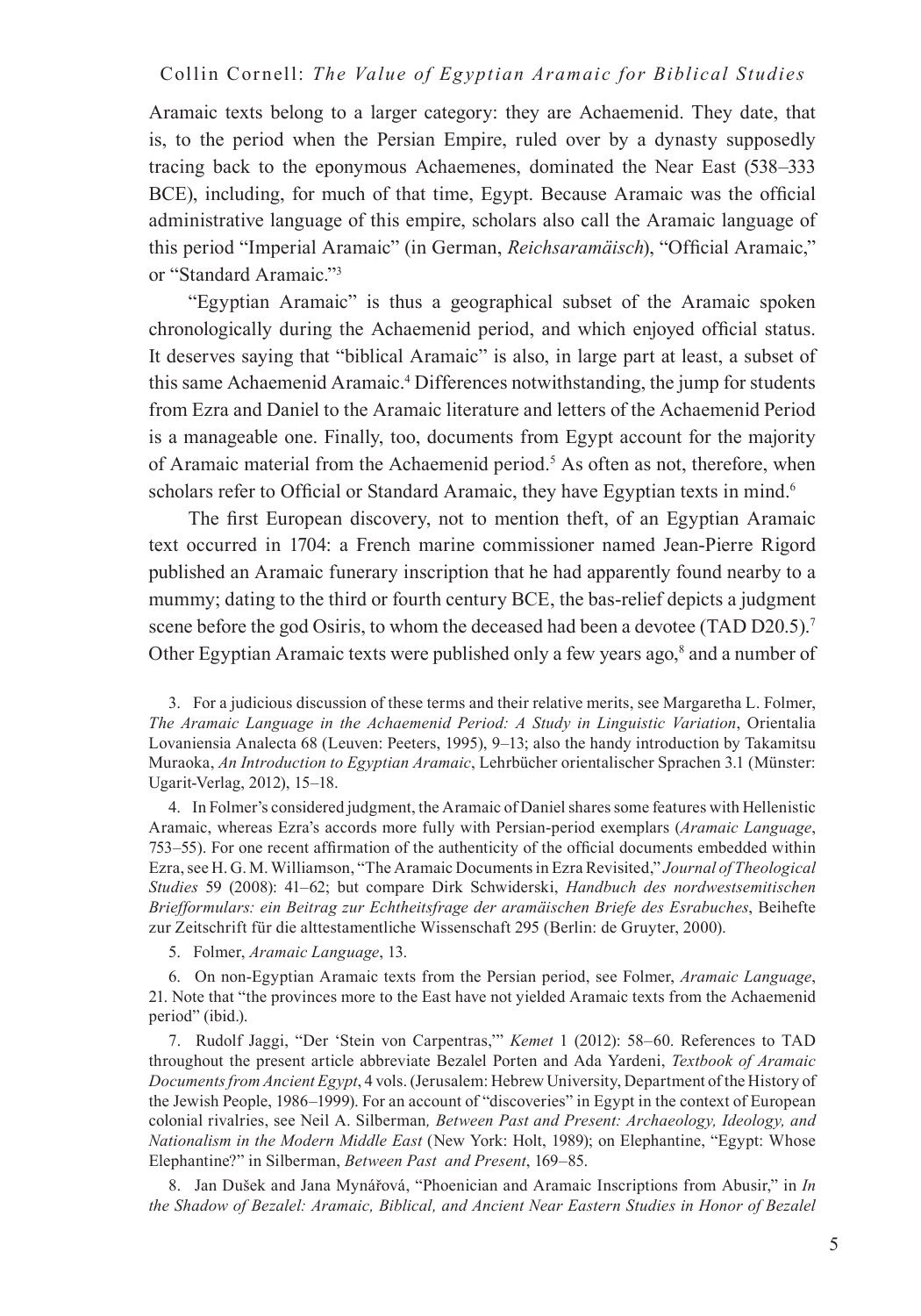volumes of previously unpublished material are still forthcoming.<sup>9</sup> In spite of these developments, the edition by Bezelel Porten and Ada Yardeni remains indispensable to the field; one scholar, Gard Granerød, called it his "Bible" for studying Persian-Period Judaism.<sup>10</sup> Porten and Yardeni classify the Egyptian Aramaic documents into several genres.<sup>11</sup>

- volume 1: Letters (numbering 50, with an appendix containing eight Aramaic letters excerpted from the Bible)
- volume 2: Contracts (numbering 57)
- volume 3: Literature, Accounts, Lists (numbering 41)
- volume 4: Ostraca and Assorted Inscriptions (numbering 478)

The first case study of the present article will consider several letters from the Yedoniah archive, which Porten and Yardeni published in their first volume (TAD A4.7/8); the second will refer to an unprovenanced papyrus, which they did not include.

# **Mobilizing "Former" Times**

A number of passages in Hebrew Scripture mobilize a contrast between "former" and "latter" times. Always this contrast reflects a rupture between the two. A decisive event separates them; so, for example, the programmatic juxtaposition in Psalm 89. This psalm is the theological perigee of the canonical Psalter. Psalm 88, its immediate literary antecedent, ends with the claim that "darkness is my only companion" (v. 18, CEV)—but Psalm 89 is yet worse. Whereas the first part of Psalm 89 praises God's primordial action of establishing the cosmos and the Davidic dynasty, the second part accuses God of reversing course and overthrowing his anointed. It says to God: "you have renounced the covenant with your servant" (MT v. 40, ET v. 39). A harsher breakage could hardly be articulated; the language is so stark that one medieval Spanish rabbi considered it blasphemous.<sup>12</sup> MT v. 50 (ET v. 49) then plaintively asks:

*Porten*, ed. Alejandro F. Botta, Culture and History of the Ancient Near East 60 (Leiden: Brill, 2013), 53–69.

9. The "Studies on Elephantine" series is an open-source series designed in conjunction with the Berlin Egyptian Museum's papyrus collection with Brill as the publisher. It will host the findings of the European Research Council's grant for Verena Lepper entitled "Localizing 4000 Years of Cultural History: Texts and Scripts from Elephantine Island in Egypt."

10. Gard Granerød, *Dimensions of Yahwism in the Persian Period: Studies in the Religion and Society of the Judaean Community at Elephantine*, Beihefte zur Zeitschrift für die alttestamentliche Wissenschaft 488 (Berlin: de Gruyter, 2016), vii.

11. An excellent overview of Aramaic literature at large, and the Egyptian data within it, is Ingo Kottsieper, "Aramaic Literature," in *From an Antique Land: An Introduction to Ancient Near Eastern Literature*, ed. Carl S. Ehrlich (Lanham, MD: Rowman & Littlefield, 2009), 393–444.

12. Hayyim Angel, "Biblical Prayers and Rabbinic Responses: Balancing Truthfulness and Respect before God," *Jewish Bible Quarterly* 38 (2010): 3–9, here 7.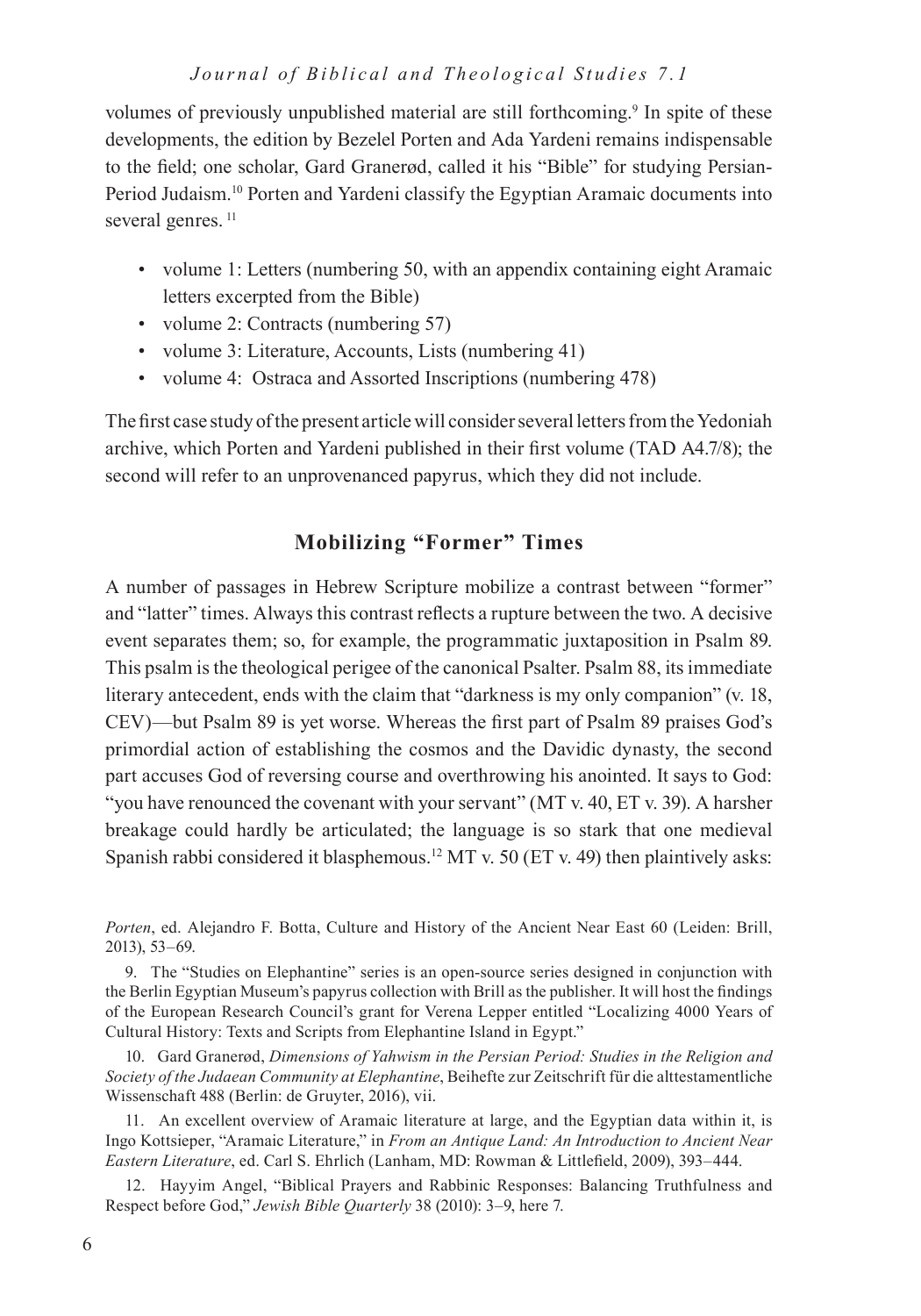Lord, where is your steadfast love of old  $[$ הסדיך הרשנים $]$ , which by your faithfulness you swore to David?<sup>13</sup>

The rhetorical effect of the contrast is to spur the Lord to *remember* ( $\sqrt{2}$ זכר; MT v. 51, ET v. 50), to give over attention to the era prior to this new moment of divine disruption in hope of bringing back that former time.

Another well-developed biblical example of the contrast between "former" and "latter" occurs in Isaiah. Sometimes in the canonical book of Isaiah, Yhwh directs attention to the former things, since, like "what is to come hereafter" (41:23), these constitute an enigmatic domain into which Yhwh has unique divine insight. He alone can "tell of them"  $(42.9;$  see also  $43.9;$   $46.8-9;$   $48.3$ ).<sup>14</sup> Elsewhere in Isaiah, however, Yhwh urges *forgetfulness* of this beforetime, and this in order to exalt the new and discontinuous divine work he will accomplish. So, for example, Isa 43:18–19:

Do not remember the former things [ראשנות[, or consider the things of old [קדמניות].<sup>15</sup> I am about to do a new thing; now it springs forth, do you not perceive it?

Isaiah 65:17b takes up this theme of forgetfulness: "the former things [הראשׁנות] shall not be remembered."16 In this case, the novel event that separates the past from the time that follows is scaled immensely: new heavens and new earth. In so many words, the contrast points up *apocalypse*: divine action that radically interrupts the course of known and familiar world history.17

The same contrast, employing the same Hebrew lemma for "former" (ראשׁן) also appears in the book of the prophet Haggai. The book initially identifies a historical and this-worldly rupture: the destruction of the first temple in 587 BCE. In Haggai's first chapter, dated to the second year of Darius the king (520 BCE), Yhwh commands the people to rebuild his house  $(1.8)$ .<sup>18</sup> As motivation, Y<sub>HWH</sub> appeals to the recent,

16. Peshitta: *qdmyt'*; TgIsa: קדמיתא.

17. The secondary literature seeking to define "apocalypse" and "apocalyptic" and to trace their historical lineage is oceanic; for one influential account, see John J. Collins, *The Apocalyptic Imagination: An Introduction to Jewish Apocalyptic Literature*, *Third Edition*, Biblical Resource Series (Grand Rapids: Eerdmans, 2016).

18. For this dating of Haggai, see Lester L. Grabbe, *A History of the Jews and Judaism in the Second Temple Period*, Library of Second Temple Studies 47 (New York: T&T Clark International, 2004), 87.

<sup>13</sup>. The Peshitta—the Bible in Syriac translation, itself a form of Aramaic—reads here *qdmyt' (√qdm)*.

<sup>14</sup>. Katie M. Heffelfinger lists "Memory/Former Things" as a rhetorical resource of Second Isaiah that includes "dissonant" occurrences. Heffelfinger, *I Am Large, I Contain Multitudes: Lyric Cohesion and Conflict in Second Isaiah*, Biblical Interpretation Series 105 (Leiden: Brill, 2011), 286n18.

<sup>15</sup>. Peshitta translates with cognates, but in reverse order: *qdmyt'* // *ryšyt'*; Targum Isaiah: אולא // דמן ("from of old").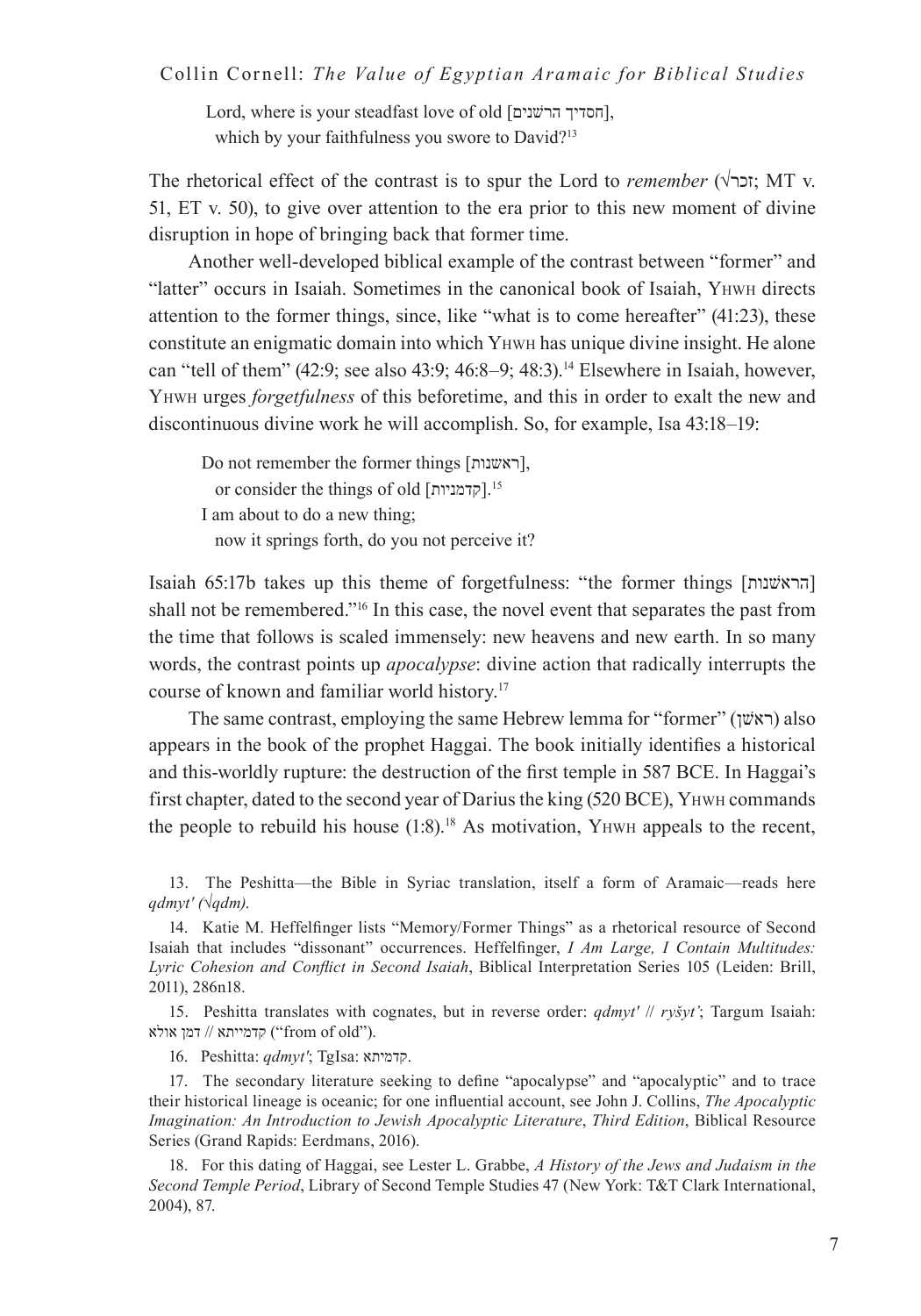negative consequences of their neglect (vv. 9–11). When the leaders and the remnant respond and begin rebuilding (v. 12), Yhwh then adds a positive impetus, assuring them through the prophet that "I am with you" (v. 13). The second chapter of Haggai expands on that promise of divine presence. The contrast between "former" and "now" amplifies the effect. YHWH asks (2:3–4, NRSV):

Who is left among you that saw this house in its *former* glory? [[בכבודו הראשן]

How does it look to you now ["[עתה]?

Is it not in your sight as nothing?

Yet now take courage, O Zerubbabel, says the Lord; take courage, O Joshua, son of Jehozadak, the high priest; take courage, all you people of the land, says the Lord; work, for I am with you.<sup>19</sup>

But then in v. 6, Yhwh announces a further reassurance: he will shake the heavens and the earth, the sea and the dry land, as well as all the nations. Yhwh will prosecute an event of destruction that will undo all human power (compare with v. 22: "overthrow the throne of kingdoms"). The wealth of the whole world, which belongs primordially to Yhwh, will be loosed from human arrogation and returned to Yhwh's direct proprietorship, transferring to Yhwh's house in Jerusalem. After this shaking of all creation, Yhwh pledges in closing that "the latter [האחרון [splendor of this house shall be greater than the former [ $\lceil \frac{1}{n} \rceil$ " (v. 9). Here at the end of the second chapter, the contrast of "former" and "latter" alludes, as in Isaiah 65, to *apocalypse*. Haggai fitly anticipates the apocalyptic themes of world-destruction and re-creation that Zechariah develops more fully (see esp. Zech 14).

The scope and radicality of Haggai's apocalyptic contrast can be illuminated through comparison with another project of Judean temple rebuilding attested in several Egyptian Aramaic letters and memoranda.<sup>20</sup> Where Haggai emphasizes the difference and superiority of the latter temple relative to the former, the rhetoric of these documents upholds *continuity*: the latter temple will operate just as its predecessor did formerly. And where Haggai mediates divine promise, assuring a human audience of Yhwh's power and initiative, these documents exclusively target

19. Peshitta translates שןׁהרא בכבודו in Haggai 2:3 with *qdmy'*, using the Aramaic adjective derived from √*qdm*, the same in v. 9; also compare Targum Haggai: קדמאה ביקריה in v. 3, same adjective in v. 9.

20. For a comparison of the Yedoniah correspondence from Elephantine with biblical writing about temple destruction, especially Lamentations, see Gard Granerød, "Temple Destruction, Mourning, and Curse in Elephantine, with a View to Lamentations," *Zeitschrift für die alttestamentliche Wissenschaft* 132 (2020): 84–107. For another comparison of the temple rebuilding projects in Elephantine and in Jerusalem, see Reinhard G. Kratz, "The Second Temple of Jeb and of Jerusalem," in *Judah and the Judeans in the Persian Period*, ed. Oded Lipschitz and Manfred Oeming (Winona Lake, IN: Eisenbrauns, 2006), 247–64; Kratz, "Judean Ambassadors and the Making of Jewish Identity: The Case of Hananiah, Ezra, and Nehemiah," in *Judah and the Judeans in the Achaemenid Period*, ed. Oded Lipschits, Gary N. Knoppers, and Manfred Oeming (Winona Lake, IN: Eisenbrauns, 2011), 421–44.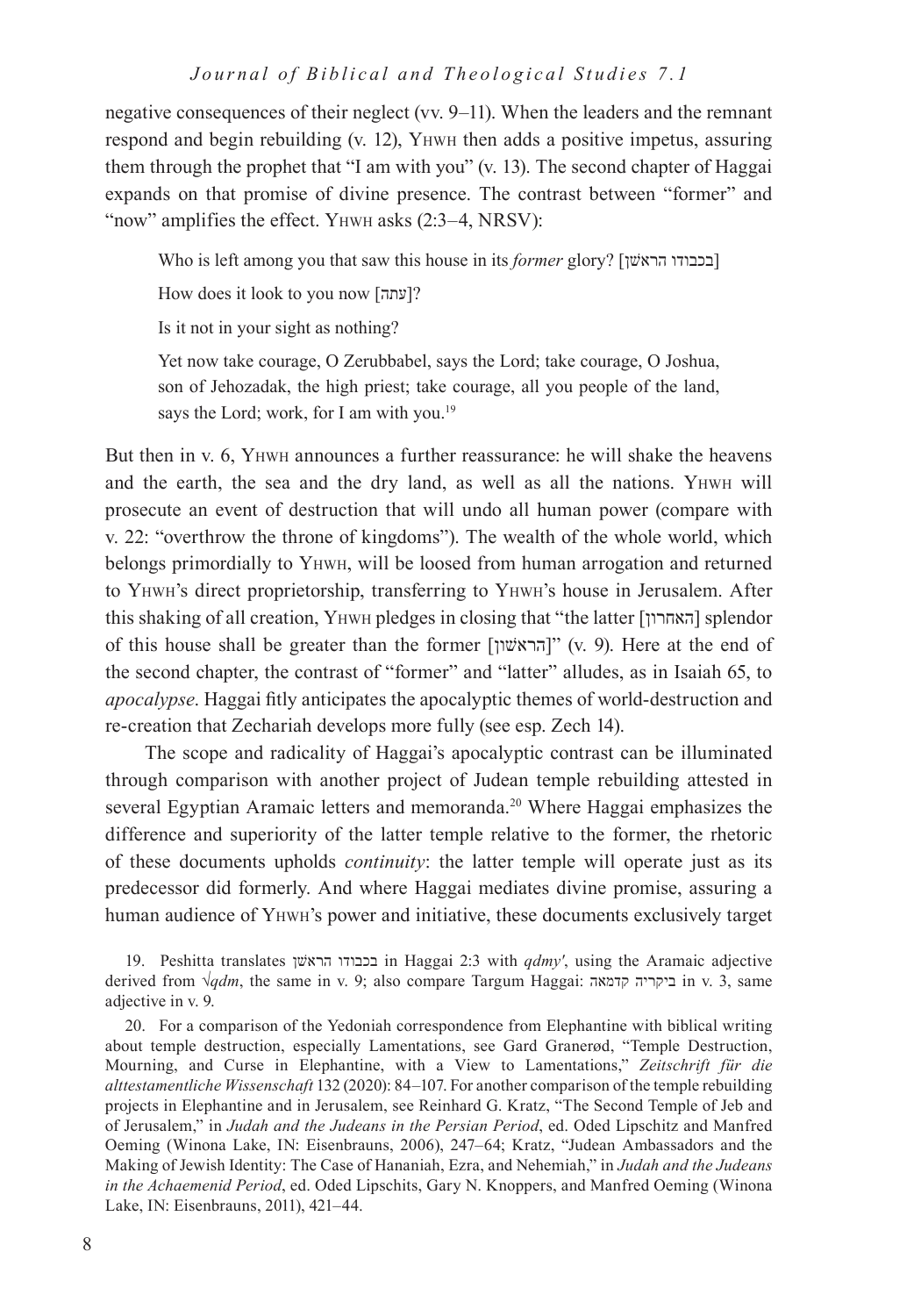human and mundane agency. As will be seen, Yhwh is not the *addressee* but the *guarantor*—of reward to human actors, should they comply with the letter's request.

In the late fifth century BCE, little more than a century after Haggai, another Judean community faced the challenge of trying to rebuild their destroyed temple. These Judeans were members of a military garrison; stationed at the very southernmost border of Egypt, they guarded the Nile River as it flowed northwards down from Nubia. Their outpost was dyadic: a town called Syene (modern Aswan) occupied the eastern bank of the river, and a fortress sat across from it on a river island called Elephantine. The Judeans lived in the island fortress (though some owned property across the river in the town), and they worshipped the god Yhw in their own temple there.21 The date of their arrival is unknown: they claim that their ancestors had built the temple "during the days of the king(s) of Egypt," which is to say, in the Saite Period (664–525 BC), such that when the Persian Cambyses conquered Egypt in 525 BCE, "he found that temple built" (TAD A4.7/8, ll. 14/13). Together with the Arameans who populated the town of Syene, the Judeans appear to have acted as *cleruchs*: the men were not all or only soldiers earning a wage for mercenary service, but rather, standing reservists who leased land in usufruct.<sup>22</sup> Though they had served the native Egyptian Pharaohs, when the Persians overtook Egypt, they switched lienholders and loyalties.<sup>23</sup>

This political turnover meant that the Judeans' relationship to the local Egyptians changed as well. The Judeans and Arameans had been cleruchs subject to the Egyptian ruler, foreign, but playing for the "home team," as it were. Tensions may already have arisen: as Anne Fitzpatrick-McKinley reminds, "where land usufruct was granted to foreign soldiers, this land must have been confiscated from the local populations."<sup>24</sup> But once the Persians assumed control of Egypt, tensions dramatically escalated: the

21. The divine name Yhwh, the Tetragrammaton, was a "Tritogram" at Elephantine, spelled either Yhw or, in ostraca, Yhh. See Bob Becking, "Die Gottheiten der Juden in Elephantine," in *Der eine Gott und die Götter: Polytheismus und Monotheismus im antiken Israel*, ed. Manfred Oeming and Konrad Schmid, Abhandlungen zur Theologie des Alten und Neuen Testaments 82 (Zurich: TVZ, 2003), 203–26, here 209; also Martin Rose, *Jahwe: zum Streit um den alttestamentlichen Gottesnamen*, Theologische Studien 122 (Zürich: TVZ, 1978), 16–22.

22. Karel van der Toorn, *Becoming Diaspora Jews: Behind the Story of Elephantine*, Anchor Yale Bible Reference Library (New Haven: Yale University Press, 2019), 90–95; contra Gard Granerød, *Dimensions of Yahwism,* 74–75. See also Christopher Tuplin, "Persian Garrisons in Xenophon and Other Sources," in *Method and Theory: Proceedings of the London 1985 Achaemenid History Workshop*, ed. Amélie Kuhrt and Heleen Sancisi-Weerdenburg, Achaemenid History 3 (Leiden: Nederlands Instituut voor het Nabije Oosten, 1988), 67–70; and Anne Fitzpatrick-McKinley, "Preserving the Cult of Yhwh in Judean Garrisons: Continuity from Pharaonic to Ptolemaic Times," in *Sibyls, Scriptures, and Scrolls: John Collins at Seventy*, ed. Joel Baden, Hindy Najman, and Eibert Tigchelaar, Supplements to Journal for the Study of Judaism 175 (Leiden: Brill, 2017), 375–408, here 377–82.

23. Fitpatrick-McKinley suggests that perhaps the reason the Egyptians had stationed expatriate cleruchs at Elephantine was the desertion of an original Egyptian unit ("Preserving the Cult," 399, also n106).

24. Fitpatrick-McKinley, "Preserving the Cult," 402.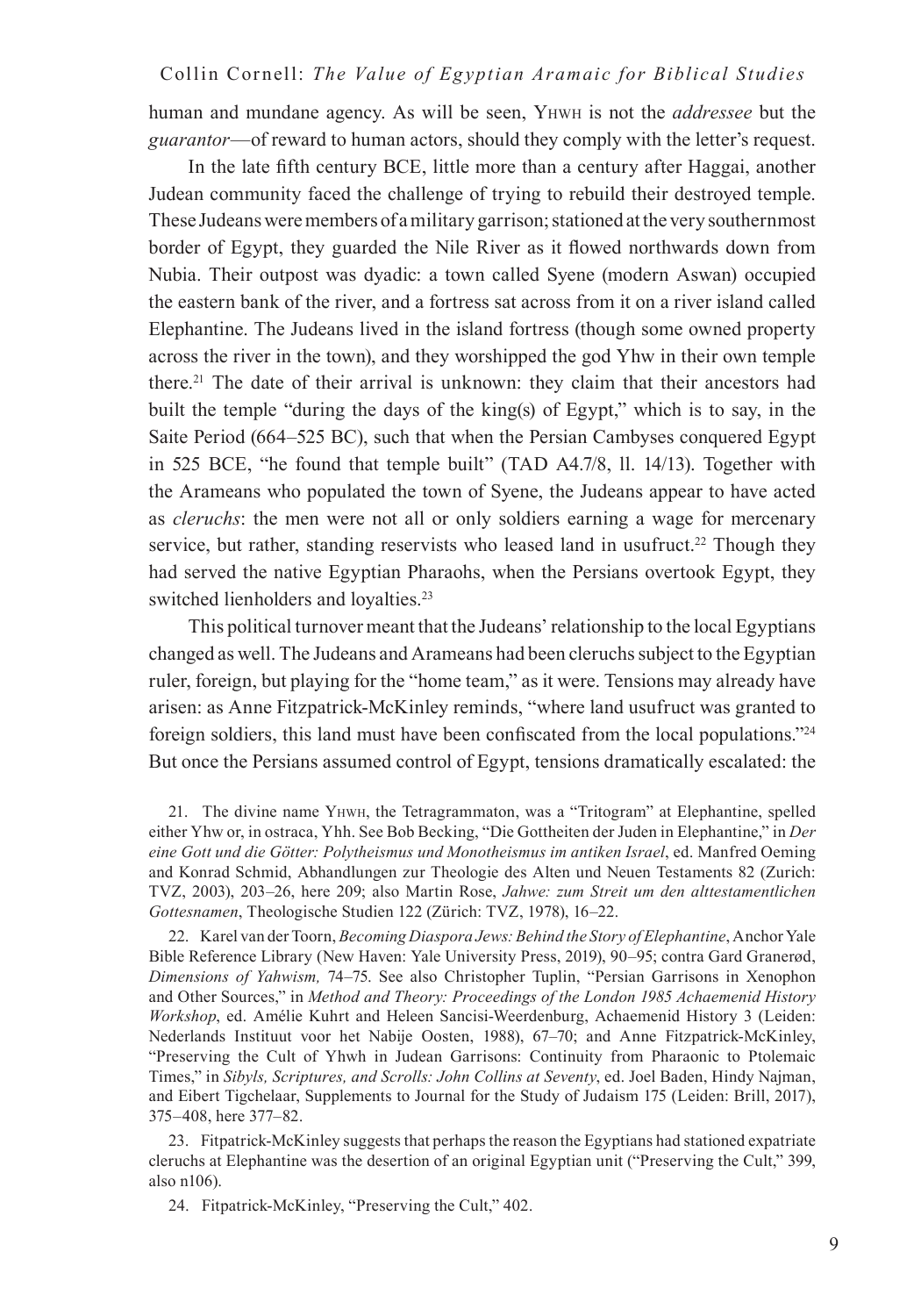expatriate Judeans and Arameans had become deputies of the occupying force, ready not only to ward off incursion from Nubia but to put down native uprisings against the new Persian overlords.

And it seems that just such uprisings did take place. In the fourteenth year of Darius (the second of that name; so: 410 BCE), the satrap tasked with oversight of Egypt, a Persian prince named Arsames, departed from Egypt to return to the royal court in Susa. In Arsames's absence, there were "riots and disorders."25 (When the cat's away, the mice will play!) Two Egyptian Aramaic letters written from the satrap back to his stand-in in Egypt mention revolts in the Nile Delta.<sup>26</sup> A draft letter from the Judean community at Elephantine also identifies an act of destruction undertaken by native Egyptians while the satrap was absent. The Egyptians of Elephantine did not directly attack the Persians. Instead they directed their aggression towards their proxies, the Judean cleruchs. And they did not assault the military men. Rather, they stopped up the Judeans' well, damaged their granary, and, perhaps as a coup de grâce, arranged for their temple to be razed to the ground.

The draft letter in question dates to 407 BCE, three years after the destruction of the Yhw temple on Elephantine. Its addressee is Bagohi, the governor of the Persian province of Yehud, and its sender is Yedoniah and his colleagues the priests (TAD A4.7/8, 11. 1/1).<sup>27</sup> Yedoniah narrates in detail the temple's destruction at the hands of the regional Persian commander—whom the local Egyptians had suborned. He also tells of the Judeans' grief and self-denial in the wake of losing their temple (ll. 20/19): "From [that time] until today, we have been wearing sackcloth and fasting, making our wives as widows, not anointing ourselves with oil or drinking wine." In addition to these appeals to Bagohi's sympathy, Yedoniah also gives a positive reason for Bagohi to act: the Judeans will make offerings in Bagohi's name and "pray for [him] continuously," so that he will "have honor before Yhw more than a man who offers him burnt-offerings and sacrifices worth a thousand talents of silver and gold" (ll. 27–28/26–27). What all these ploys seek to persuade Bagohi to do is this: to send a letter to his clients and friends in Egypt in support of rebuilding (ll. 24/23).

Let a letter be sent from you to them about the Temple of Yhw the God to (re) build it in Elephantine the fortress *just as it was formerly* [קדמין [built.

25. G. R. Driver, *Aramaic Documents of the Fifth Century B.C.* (Oxford: Clarendon Press, 1957), 9–10; Edda Bresciani, "The Persian Occupation of Egypt," in *The Cambridge History of Iran*, ed. Ilya Gershovitch, 7 vols. (Cambridge: Cambridge University Press, 1985), 2:502–28, here 512; more recently, see van der Toorn, *Becoming Diaspora Jews*, 136–42.

26. Driver, *Aramaic Documents,* 26 and 28, letters V.6 and VI.1 (see also 9n8). See van der Toorn's account, *Becoming Diaspora Jews*, 136–142.

27. In point of fact, it is *two* editions of the draft letter. For an early tabulation of the differences between the two drafts, see Marie-Joseph Lagrange, "Les nouveaux papyrus d'Eléphantine," *Revue Biblique* 17 (1908): 330–33; also Bezalel Porten, "The Revised Draft of the Letter of Jedaniah to Bagavahya (TAD A4. 8= Cowley 31)," in *Boundaries of the Ancient Near Eastern World: A Tribute to Cyrus H. Gordon*, ed. Meir Lubetski, Claire Gottlieb, Sharon Keller, Journal for the Study of the Old Testament Supplement Series 273 (Sheffield: Sheffield Academic, 1998), 230–42.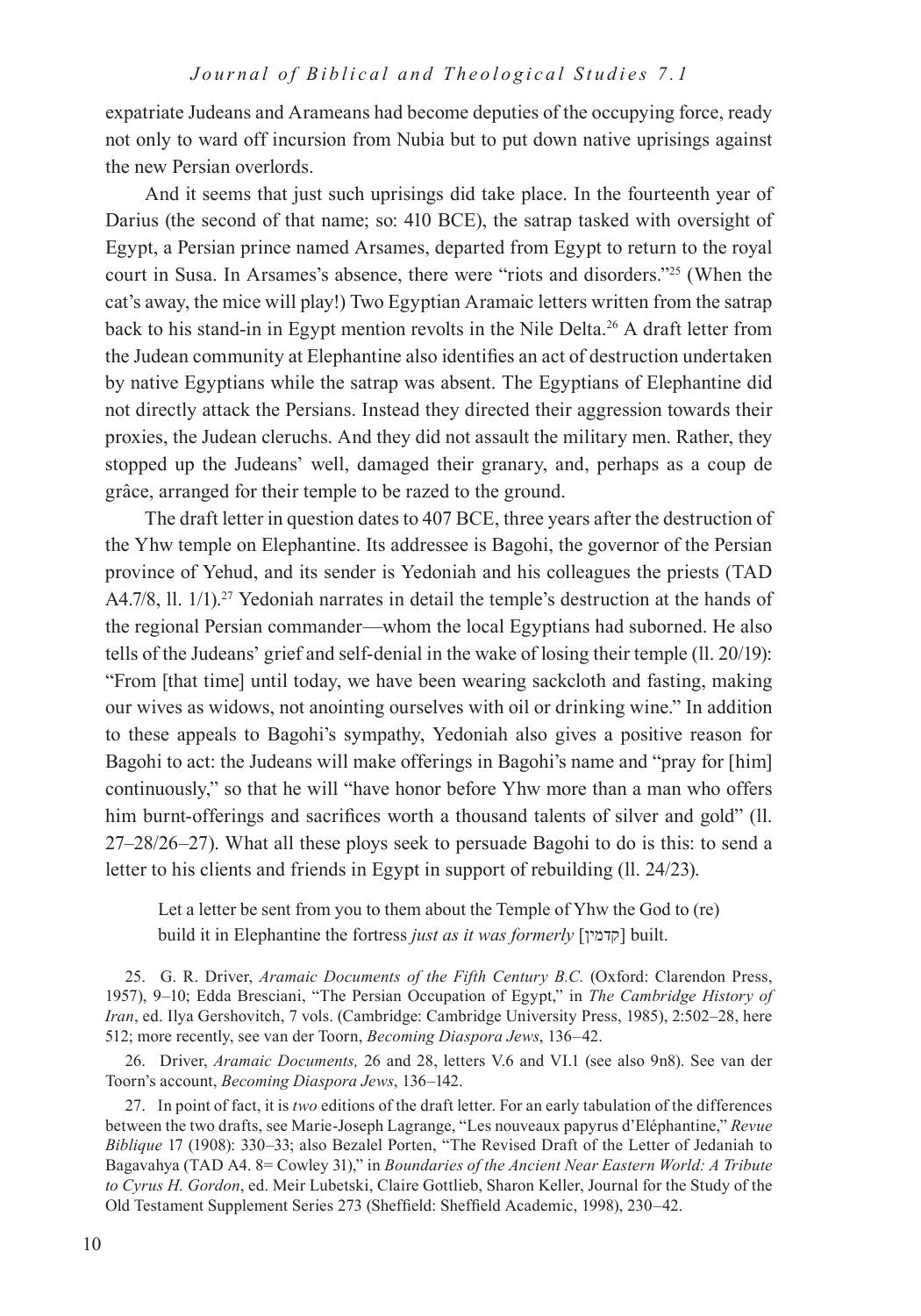The petition from Yedoniah to Bagohi seems to have worked, because the archives from Elephantine also contained a short memorandum from Bagohi (TAD A4.9). It authorizes the recipient, presumably Yedoniah, to "say before Arsames" concerning the house of Yhw the God of Heaven (ll. 8–10):

(re)build it on its site as it was *formerly* [לקדמן [and they shall offer the mealoffering and the incense upon that altar just as *formerly* [לקדמין [was done.

Gard Granerød has written in depth about the force of this descriptor קדמין in the Egyptian Aramaic materials from Elephantine. The repeated emphasis on restoring the temple to its "former" status reflects an ambient esteem for antiquity; Granerød cites a number of near-contemporary Persian documents, including some from Egypt (Udjahorresnet), which leverage comparable concepts of restoration and antiquarianism.28 Elsewhere Granerød writes of the Aramaic root קדם that "the Elephantine Judean rhetoric spun around [this word] says something about the Judeans' concept of time." Like other ancient Near Eastern peoples,

the default perspective of the Elephantine Judeans was oriented towards the past. The chronological past was at the same time that which was in front of the spectators…in order to find templates for their future, one looked to the past, to the things of old, which conceptually and terminologically was that which was in one's front.<sup>29</sup>

Granerød draws out the theological dimension of this orientation: "continuity must probably [sic] have been an ideal and a characteristic of the conception of YHW in Elephantine."30

The divergence of this theological outlook from that of Haggai is stark. The Judeans of Elephantine sought and, rhetorically at any rate, received a total restoration. If the crisis of temple destruction interrupted their worship for a time, they continued to face wholly towards that past regimen. The past was their template for future hope; it remained fundamentally recuperable. Over against that, Haggai prophesies that the past is, or will be, *lost*: the earth and heavens will be shaken, and hope lies on the far side of a cosmic caesura. Haggai layers the second temple, not onto the primordial past, but onto this novel, divinely-wrought future. Theologically, God is for him not at all the upholder of continuity but the instigator of upheaval and disruption. Yhwh does a new thing (compare, again, Isa 43:19). The difference is, in

28. Gard Granerød, "The Former and Future Temple of YHW in Elephantine: A Traditio-Historical Case Study of Ancient Near Eastern Antiquarianism," *Zeitschrift für die alttestamentliche Wissenschaft* 127 (2015): 63–77, here 73–76; also Granerød, *Dimensions of Yahwism*, 214–27.

29. Gard Granerød, "What Were the Elephantine Judaeans' Conceptions of YHW? Aspects of the Elephantine Judaean Temple Theology" (paper presented at the Society of Biblical Literature International Meeting, August 2017), 15. I thank Gard for sending me a copy.

30. Granerød, "Conceptions of YHW?" 15.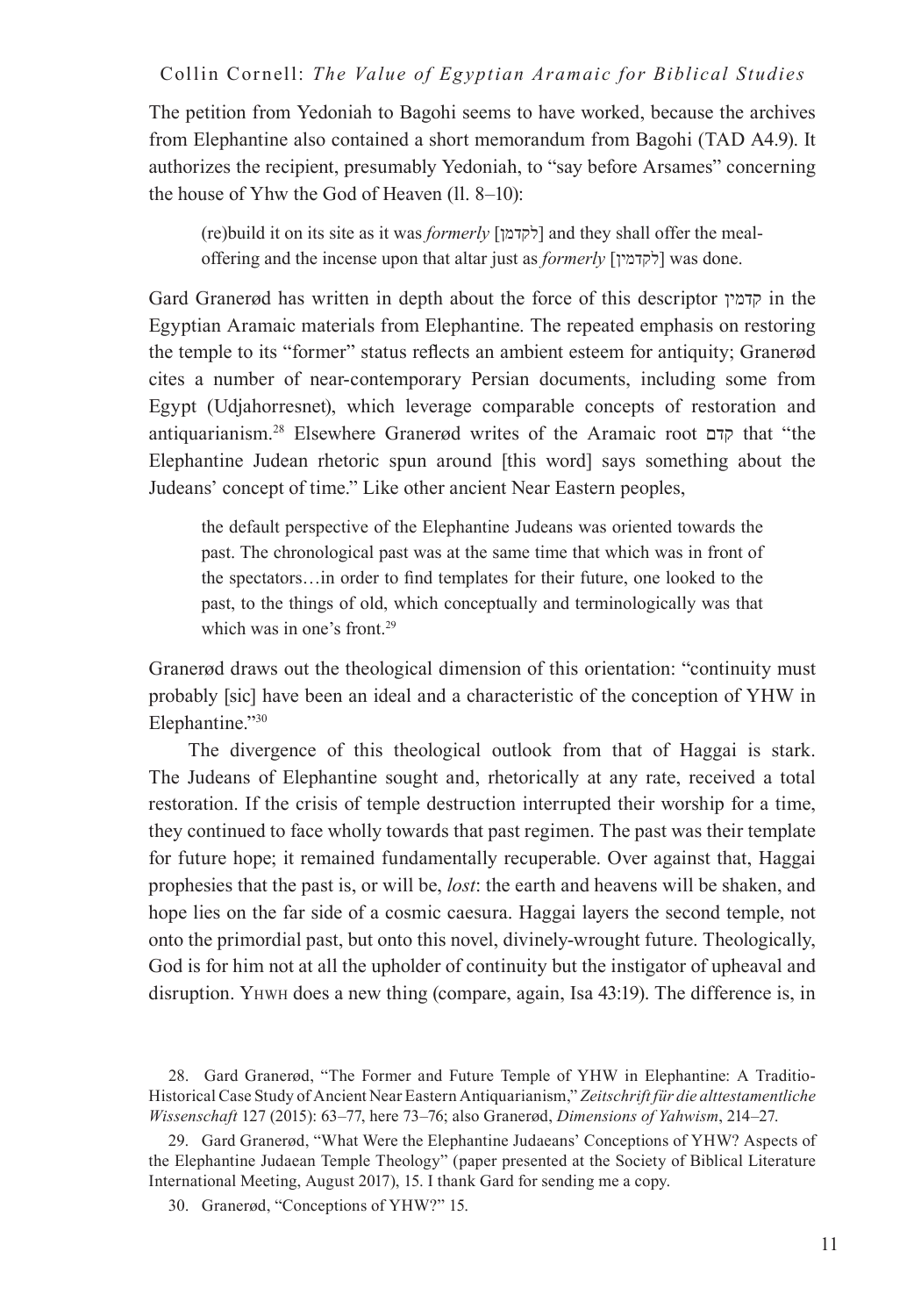a word, *apocalypse*. Comparison with the Egyptian Aramaic documents underlines and emboldens this distinctive offer of the biblical texts.<sup>31</sup>

The first case study of the present article shows the value of Egyptian Aramaic for biblical studies in a lexical key: by tracking the terminological contrast between "former" and "latter" in certain biblical texts and then comparing it with the same contrast in some Egyptian Aramaic letters, it silhouettes a historical and theological particularity of Hebrew Scripture. In Haggai, Isaiah, and elsewhere, defeat and loss, including even of the most valued and divinely-given institutions like temple worship, have developed a far more radical and encompassing significance. Though grievous, the loss of temple worship to the Judeans of Elephantine was an event whose redress was quite imaginable, and in fact their draft letter does exactly that imagining.<sup>32</sup> By comparison, the loss in Haggai is total, and because of that, his vision of restoration also utterly sets aside and transcends the usual mundane and historically-traceable coordinates of divine blessing and favor. Certainly there had been no historical precedent for all nations streaming to Jerusalem to cede their wealth to Israel's God, just as little as there had been precedent for Yhwh's own luminescence replacing the light of sun and moon (Isa 60:19).

#### **Transmitting Royal Traditions**

The biblical Psalter features a number of "royal psalms," so called because of their shared thematic focus on the king. Formally, these psalms are quite dissimilar from one another. Some are hymns, others are prayers. One is, apparently, a royal wedding song—a ידידת שירׁ or "song of loves" (Ps 45:1). With a few exceptions that speak of "David" (Pss 18, 132), these biblical royal psalms do not name the king whom they celebrate or address. So, for example, Psalm 2 lacks a superscription connecting it to David, and yet it appears to contain an oracle addressing a single individual. In the face of a coalition of enemy kings, vv. 7b–8 record a voice speaking in first person and remembering the reassuring word that YHWH said "to me."

<sup>31</sup>. Not all biblical texts exemplify this strong difference; Malachi 3:4, for example, prophesies a return to the past: the offerings of Judah and Jerusalem will be קדמנית וכשנים עולם כימי," as in days of old and as in former years." The Peshitta here uses the same Aramaic (Syriac) word as in the Elephantine texts. Compare Targum Malachi: דמלקדמין וכשנין.

<sup>32</sup>. Even and perhaps also imagining the downfall of the earthly actors responsible for the temple's destruction! See James M. Lindenberger, "What Ever Happened to Vidranga? A Jewish Liturgy of Cursing from Elephantine," in *World of the Aramaeans III: Studies in Language and Literature in Honour of Paul-Eugène Dion*, ed. P. M. Michèle Daviau, John William Wever, and Michael Weigl, Journal for the Study of the Old Testament Supplement Series 326 (Sheffield: Sheffield Academic, 2001), 134–57.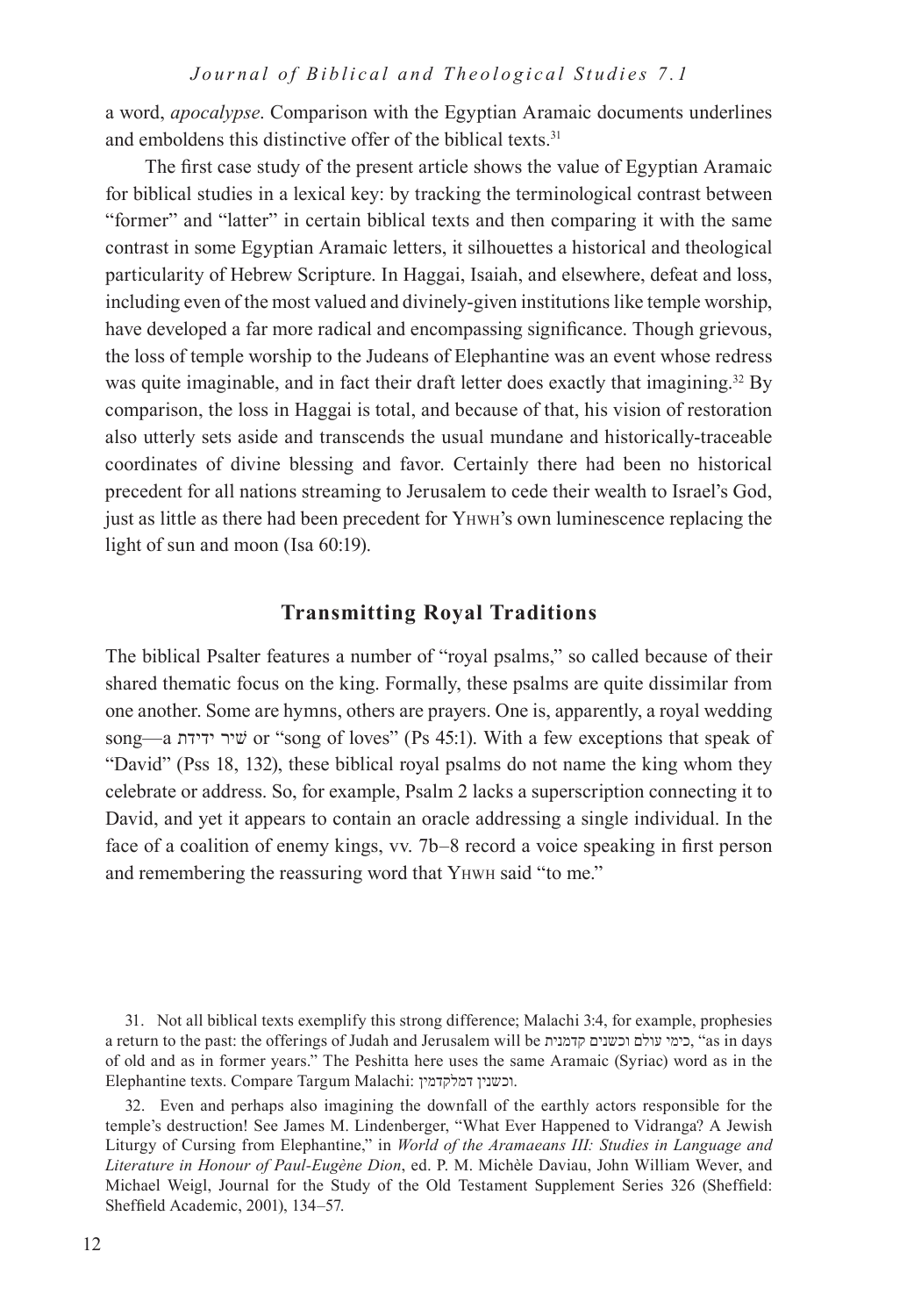YHWH said to me, <sup>33</sup> "You are my son / today I have begotten you. Ask of me, and I will give nations as your inheritance / and as your possession, ends of the earth."

Unless one takes this oracular utterance as a literary artifice, it would first have targeted a real, individual king. But the king's identity is now excised. Psalm 110 is similar: its v. 1b reflects the voice of a third party, neither Yhwh nor the king, but subordinate to the latter since it calls the king "my lord." This voice reports a promissory word from the deity to the king concerning the king's enemies.

The oracle of YHWH [נאם יהוה] to my lord [ $\cdot$  : "Sit at my right hand

Until I make your enemies a stool for your feet."

The imperative  $(\exists \ddot{v}, "sit]$ ") is masculine singular. It has one individual in view, as do the 2ms suffixes on "enemies" and "feet." But the king's name is now missing (unless one reads the superscription rather more strongly than many scholars feel is warranted). This same phenomenon of namelessness applies to Psalm 45. If it once celebrated the wedding of a specific king, the text has been loosened from this initial scenario to serve a wider readership.

The anonymity of these biblical royal psalms distinguishes them rather sharply from other royal texts of the Iron Age Levant, whose very point is to identify a particular, named king and to commemorate his legacy. A case in point is the Zakkur Inscription.34 Written in Old Aramaic, this text presents the first-person voice of Zakkur, king of Hamath and Lu'ash. The first line on the stele indicates that the king set it up for the deity Iluwer, apparently in the town of Aphis. But the second line then goes on to narrate an episode of divine deliverance effected by a different god, Baalšamen, and in a different town, Hadrach. A coalition of enemy kings besieged king Zakkur in Hadrach. In lines 11–15 he recalls:

I lifted up my hands to Baalšamen: and Baalšamen answered me, and Baalšamen spoke to me by means of seers and by means of messengers, and Baalšamen said to me, "Fear not [*'l tzḥl*], for I have made you king [*ky 'nh hmlktk*] and I will stand with you [*w'nh 'qm*] and I will save you [*w'nh ḥṣlk*] from all these kings who have laid siege to you."35

<sup>33</sup>. The ancient versions (Old Greek, Vulgate, Peshitta) unanimously take *Yhwh* as the subject of אמר rather than as the complement of אל or חק*.* 

<sup>34</sup>. On the discovery of Zakkur by Henri Pognon, see René Dussaud, "La stèle araméenne de Zakir au Musée du Louvre," *Syria* 3 (1922): 175–76; Stefania Mazzoni, "TELL AFIS: History and Excavations," *Near Eastern Archaeology* 76 (2013): 204–12.

<sup>35</sup>. The translation is mine; a complete translation can be found in Collin Cornell, *Divine Aggression in Psalms and Inscriptions: Vengeful Gods and Loyal Kings*, Society for Old Testament Study Monographs (Cambridge: Cambridge University Press, 2021), 57–67.)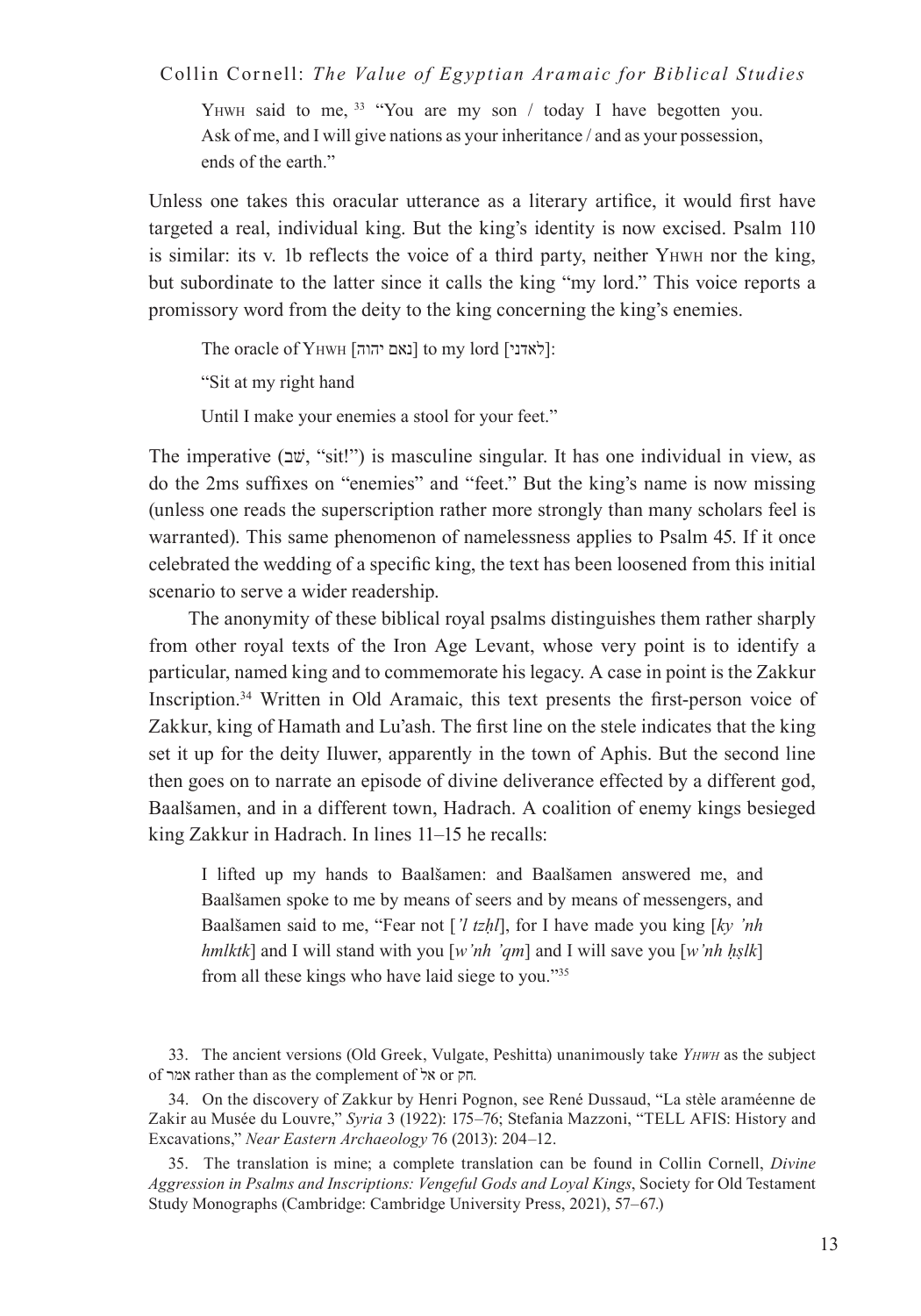The king's purpose in dedicating this stele and remembering this past event is to demonstrate his piety to the god(s)—and so to ensure continued divine favor towards him, especially to guard this physical record of his reign from vandalism. To be sure, an interesting transference has occurred: an oracle addressed to a king in one, specific circumstance has been judged as having a more lasting application, even in a different place, and perhaps to a different god. But the principal point of continuity between the first use of the oracle and its subsequent reuse is exactly the king's name. Zakkur is the link between the siege in Hadrach and the monument in Aphis. His identity is integral to the inscription's rhetorical purpose.

The namelessness of most biblical royal psalms raises intriguing questions about their transmission. How did oracles that once mediated a divine message to an individual royal person become community texts as we find them in the biblical canon? In a 2004 festschrift chapter, Scott Starbuck proposed a three-stage movement from the first use to the last: "a strategic hermeneutical shift...from [the royal psalms'] (postulated) functions in specific historical royal courts of Israel to their theologically nuance-rich claims in the Hebrew Psalter." In stage 1, the psalm was composed "for a court-sponsored event. At this stage the Royal Psalm was historically and verbally anchored to a specific king."36 In stage 2, "editorial processes…excised specific references to monarchical protagonists within the Royal Psalms." Although the names of individual kings dropped out, "monarchic imagery and metaphor within the Royal Psalms were preserved in order to be reappropriated by the general populace for worship and study."37 Stage 3 refers to the programmatic placement of royal psalms within the Hebrew Psalter.

Starbuck's account is helpful—but still shows some gaps. The process by which compositions crafted for specific court events were preserved for later occasions remains mysterious, as does the group who would have taken responsibility, early on, for their transmission and transformation. Starbuck admits that "there are no 'fingerprints' to be found among the Royal Psalms that point definitively to Stage 2 redaction."38 But it may be that one Egyptian Aramaic document provides a "missing link" of sorts: a snapshot, as of a bird in flight, of a royal tradition in transformation; an exemplar of an intermediate stage between a one-time oracle addressed to a single, named king and a community text like the biblical psalms. That document is Papyrus Amherst 63.

This twelve-foot long papyrus, allegedly found in a jar in Thebes, was purchased in Egypt during the 1890s by Lord Amherst of Hackney.<sup>39</sup> Until 1947, the text

- 38. Starbuck, "Theological Anthropology," 255.
- 39. P. E. Newberry, *The Amherst Papyri, being an account of the Egyptian Papyri in the*

<sup>36</sup>. Scott R. A. Starbuck, "Theological Anthropology at a Fulcrum: Isaiah 55:1–5, Psalm 89, and Second Stage *Traditio* in the Royal Psalms," in *David and Zion: Biblical Studies in Honor of J. J. M. Roberts*, ed. Bernard F. Batto and Kathryn L. Roberts (Winona Lake, IN: Eisenbrauns, 2004), 247–65, here 254.

<sup>37</sup>. Starbuck, "Theological Anthropology," 254.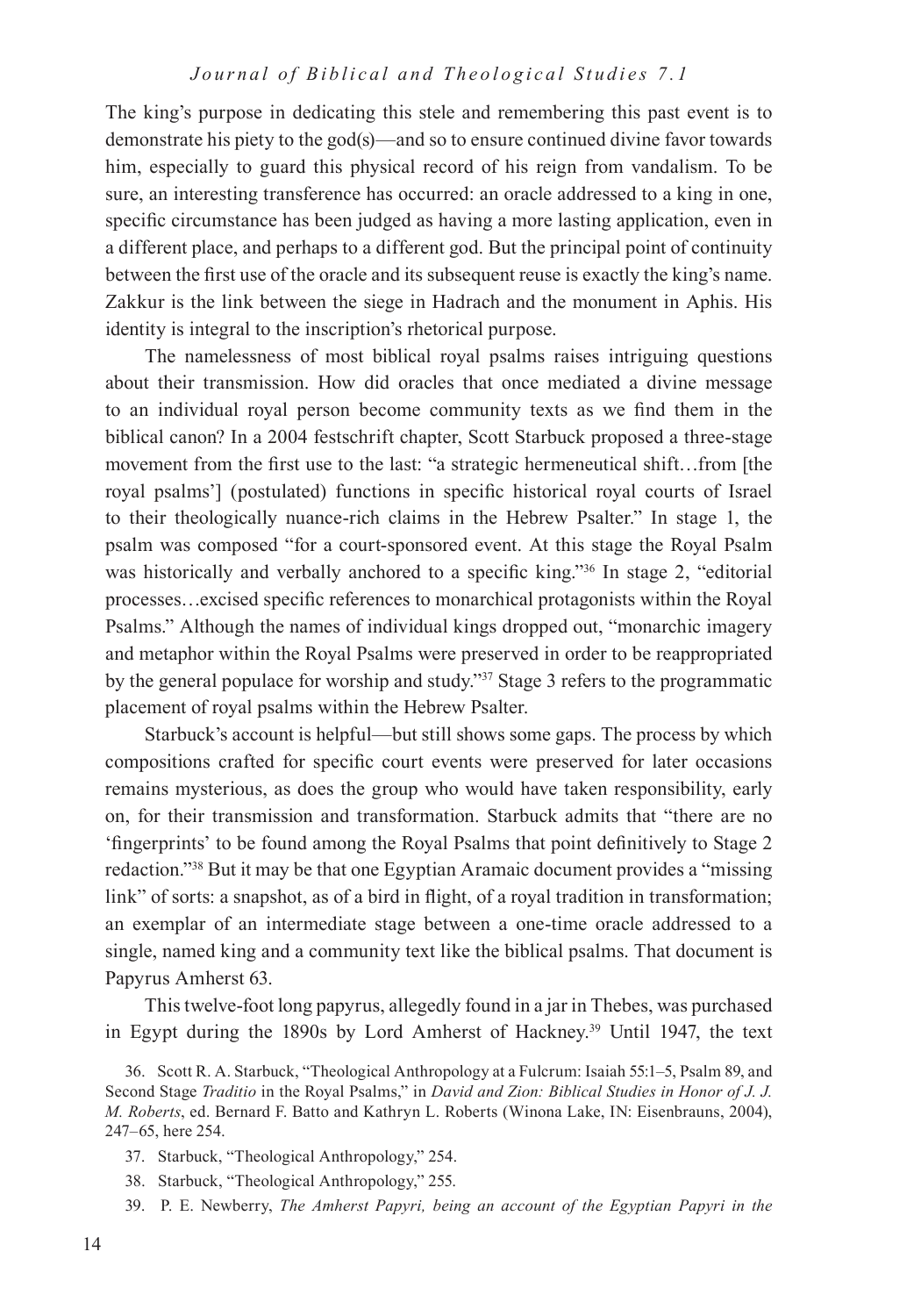languished in storage in the British Museum. In addition to its physical inaccessibility to scholars, the text itself resisted access: though clearly written in Demotic (Egyptian) script, its content appeared to be gibberish. In the early 1940s, two Egyptologists at the Oriental Institute of the University of Chicago were looking at photographs of the papyrus that had been taken in 1901. They consulted their colleague, the Semitist Raymond Bowman, who first identified the papyrus's language as Aramaic.<sup>40</sup> Because of the difficulties posed by this anomalous orthographic situation, further sections of the papyrus were not edited or translated until the 1980s. Two teams working independently discovered that column xii of the papyrus contained a version of the royal biblical Psalm 20.41 This finding generated massive interest in the text among biblical scholars.

As intriguing as column xii is, however, another, less-explored column is more useful to the present article's section on the transmission of royal psalms. This is column vi. The latter begins with a protestation of innocence addressed to "Mar," the "god of Rash": "no evil is in my hands...no slander in my mouth" (1. 3; repeated again in  $\alpha$ . 9).<sup>42</sup> It continues with a complaint about enemy conspirators, who say, "let us eat his flesh and become fat; let us drink his blood and become sated" (l. 6).<sup>43</sup> After these appeals from the speaker to the god Mar, the god answers. The translator Richard Steiner labels what follows "The Heilsorakel: a reassuring reply."<sup>44</sup>

*Collection of the Right Hon. Lord Amherst of Hackney F.S.A., at Didlington Hall, Norfolk* (London, 1899), 55; also van der Toorn, *Becoming Diaspora Jews*, 63–64; van der Toorn, *Papyrus Amherst 63*, Alter Orient und Altes Testament 448 (Münster: Ugarit-Verlag, 2018), 3–5.

40. The Egyptologists were George R. Hughes and Charles F. Nims. Bowman published an article translating a small section in 1944: "An Aramaic Religious Text in Demotic Script," *Journal of Near Eastern Studies* 3 (1944): 219–31.

41. The teams were: Sven P. Vleeming and Jan W. Wesselius in the Netherlands and Richard C. Steiner and Charles F. Nims in the United States. See Vleeming and Wesselius, "An Aramaic Hymn from the Fourth Century B.C.," *Bibliotheca Orientalia* 39 (1982): 501–9; Vleeming and Wesselius, "Betel the Saviour," *Jaarbericht van het Vooraziatisch-Egyptisch Gezelschap* (*Genootschap*) *Ex oriente lux* 28 (1983–1984): 110–40; Vleeming and Wesselius, *Studies in Papyrus Amherst 63*, 2 vols. (Amsterdam: Juda Palache Instituut, 1985). For Nims and Steiner, see their "A Paganized Version of Ps 20:2–6 from the Aramaic Text in Demotic Script," *Journal of the Oriental Society* 103 (1983): 261–74. See also Mathias Delcor, "Remarques sur la datation du Ps 20 comparée à celle du psaume araméen apparenté dans le papyrus Amherst 63," in *Mesopotamica, Ugaritica, Biblica: Festschrift für Kurt Bergerhof zur Vollendung seines 70. Lebensjahres am 7. Mai 1992,* ed. Manfred Dietrich and Oswald Loretz, Alter Orient und Altes Testament 323 (Neukirchen-Vluyn: Neukirchener Verlag, 1993), 25–43.

42. This translation is from Richard C. Steiner, "The Aramaic Text in Demotic Script: Text, Translation, and Notes," https://www.academia.edu/31662776/The\_Aramaic\_Text\_in\_Demotic\_ Script Text Translation and Notes, 19; also Steiner, "The Aramaic Text in Demotic Script," in *Context of Scripture,* vol. 1, *Canonical Compositions from the Biblical World* : 309–27, here 313. I will refer to the latter as *COS* to avoid confusion with the aforementioned, nearly-identical title.

43. Steiner, "Aramaic Text in Demotic Script," 20; Steiner, *COS*, 1:313.

44. Steiner, "Aramaic Text in Demotic Script," 21; compare van der Toorn, *Becoming Diaspora Jews*, 158; van der Toorn, *Papyrus Amherst 63*, 121. This is a substantial revision from the earlier interpretation given by Richard C. Steiner and Charles F. Nims, in which there is no oracle of reassurance and instead the god Mar instructs that "Food for me should be burned in fire." Steiner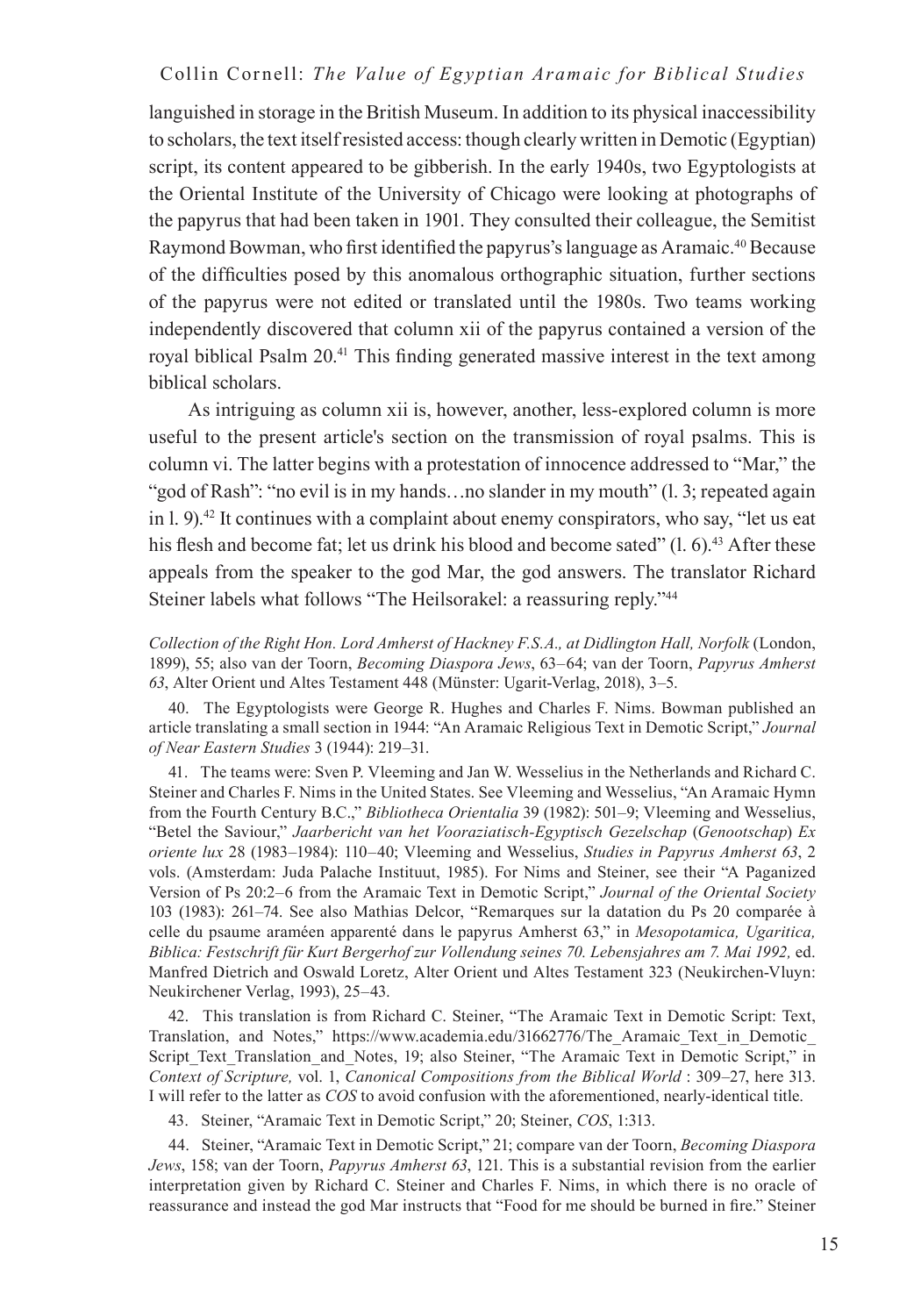Mar speaks up and says to me: Be strong, my servant, fear not ['*l tdḥl*]

I will save you [*w'nh 'ṣyl 'tk*]; if you will bow down to Marah; to Mar, from your shrine and Rash.

I shall destroy your enemy in your days, and during your years, your foe will be smitten.

I shall bring an end to your adversaries in front of you; You will place your foot on their necks.

I shall support your right hand; I shall crown you with peace.<sup>45</sup> [...] Your house

The papyrus does not overtly indicate whose voice issues the initial complaint, or who the personage is that receives this divine reassurance.<sup>46</sup> But the few scholars who have commented on this passage are united in the view that it is a king, probably the king of Rash, the same place-name associated with the god Mar.<sup>47</sup> The first line of column vi in Steiner's edition—though not in van der Toorn's, nor in Steiner's earlier translation for *COS*—reads out the command: "proclaim [*ṭybwhy*] the king's good deeds among your people." But even apart from this introductory line, numerous features of the oracle from Mar suggest a kingly recipient. Grammatically, the verbs are all 2ms; the god's words have an individual target. There is also the noun "your house" (*bytk*) at the end of the oracle in l. 16; its context is disrupted, but the word betokens a royal household, a dynasty. Other details are not unique to royal texts, but taken together, they support a royal addressee: the destruction of enemies, the foot on their neck, the reference to the right hand (*ymynk*, l. 16; compare with Ps 110:5), the peace that ensues from the god's intervention. All these are stock pieces from royal inscriptions.<sup>48</sup>

and Nims, "You Can't Offer Your Sacrifice and Eat it Too: A Polemical Poem from the Aramaic Text in Demotic Script," *Journal of Near Eastern Studies* 43 (1984): 89–114; translation of l.12 at 95–96, outline of the column with headings at 112.

45. Steiner, "Aramaic Text in Demotic Script," 21; Van der Toorn reads, though questioningly: "[You shall rule (?)] your house in peace." van der Toorn, *Becoming Diaspora Jews*, 158; van der Toorn, *Papyrus Amherst 63*, 121).

46. This is to follow Steiner's judgment, who reads an injunction "be strong," whereas van der Toorn reconstructs a personal name, "Rakib-Bol!!" (*Papyrus Amherst 63*, 123). Also compare Vleeming and Wesselius, "Betel the Saviour," 116–117: "People of Tabil!"

47. Jan Wesselius's chapter, "Gebete aus dem demotisch-aramäischen Papyrus Amherst 63," in *Texte aus der Umwelt des Alten Testaments* 2.6: 930–35, was regrettably unavailable to me at the time of writing.

48. Douglas J. Green, *"I Undertook Great Works": The Ideology of Domestic Achievements in West Semitic Royal Inscriptions*, Forschungen zum Alten Testament 2.41 (Tübingen: Mohr Siebeck, 2010); Matthew J. Suriano, "The Apology of Hazael: A Literary and Historical Analysis of the Tel Dan Inscription," *Journal of Near Eastern Studies* 66 (2007): 163–76; Thomas L. Thompson, "A Testimony of the Good King: Reading the Mesha Stele," in *Ahab Agonistes: The Rise and Fall of the Omri Dynasty*, ed. Lester L. Grabbe, Library of Hebrew Bible/Old Testament Studies 421/European Seminar in Historical Studies 6 (London: T&T Clark, 2007), 236–92. See also the first chapter of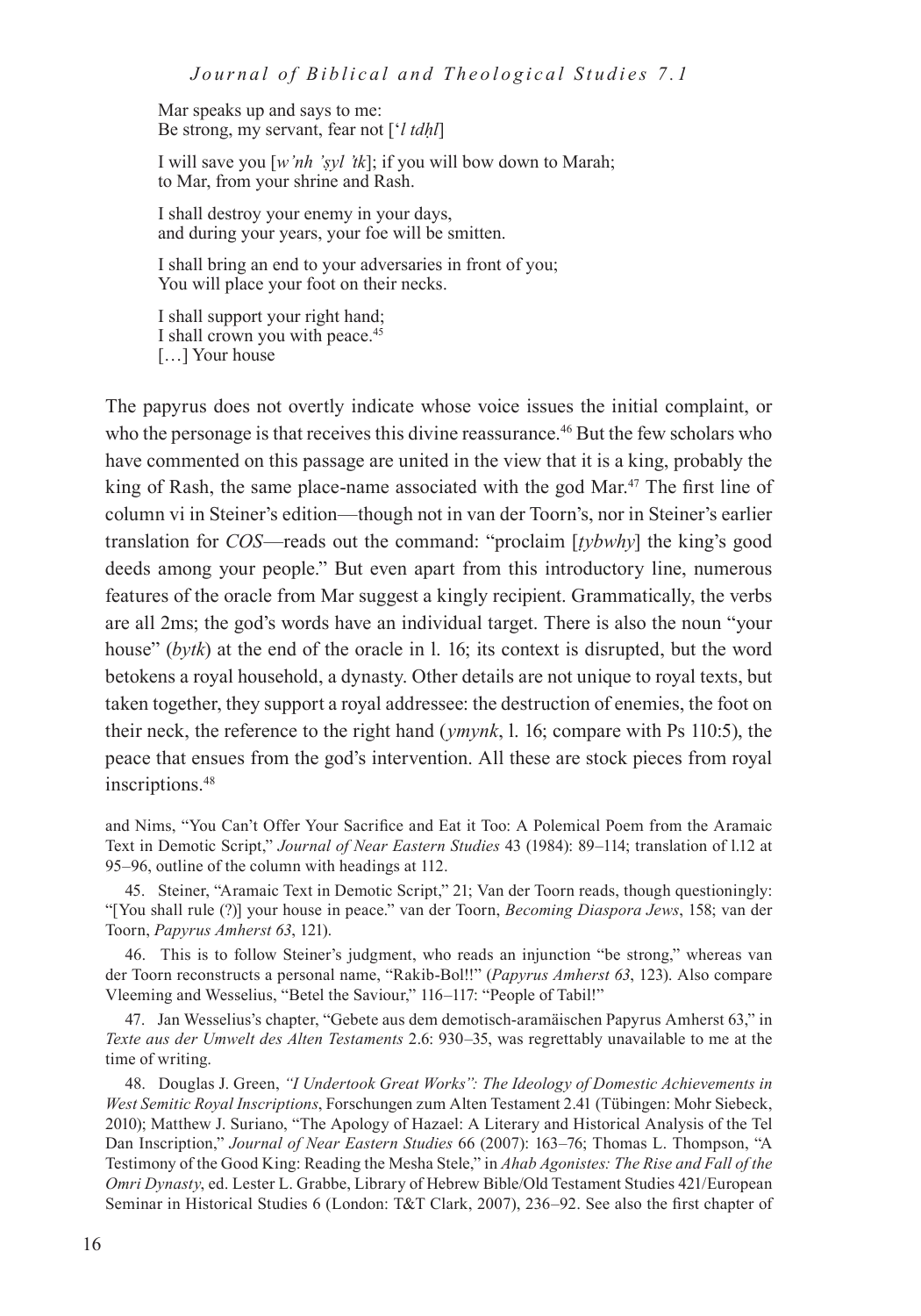As Karel van der Toorn observes, "both the structure of [column vi] and the content of the oracle are strongly reminiscent of the Zakkur inscription."49 Indeed the same negative prohibition—"fear not!"—using the same verb  $(\sqrt{dh}/\sqrt{zh}/h)$ , in an identical conjugation, centers both oracles. Different verbs (√*ḥṣl* versus √*'ṣyl*) communicating the action of divine saving then follow in both messages. But the most significant difference between the Zakkur inscription and column vi of the papyrus consists in the namelessness of the king.

For pap Amh 63, Starbuck's stage 2 has taken place: the oracle that once braced a real king has been scrubbed of his name; a group or community of aftercomers has reappropriated the Heilsorakel, because they saw themselves as somehow participating in the god's word to the king. As van der Toorn writes, the papyrus has turned the past oracle "into a promise for the future. What the god said in the past is still valid."50 But who were these tradents who clung to Mar's promise made to their king?

The circumstances of pap Amh 63's production and the identity of the community that used it remain disputed. But clues internal to the text itself help to establish their profile. Column v presents a lament: after addressing the god Mar at the start—"you, Mar"—it describes in some detail the destruction of a city, presumably Rash. Line 3 of the composition evokes the suffering of the whole community: "the entire assembly [kl 'dt]"—perhaps, if van der Toorn is correct, "of your consecrated ones," which is to say, temple personnel.<sup>51</sup> The text proceeds to enumerate the afflictions of cooks and bakers, butchers and priests, musicians and butlers, all offices belonging to the royal household or, maybe moreso, to the royal temple. Some among these staff people would have been involved in any original, Stage 1 event of reciting an oracle from the god to the king. And, as dependents of the royal house, they might also then have seen themselves as beneficiaries, at second hand, of the god's patronage of the king.

Or again: column xvi 2 refers to a "troop" (*gês*, also compare xxi 17), "people of a band of Samarians," who approached "my lord the king." After the spokesman of this troop indicates their places of origin—Samaria, Judea, and Jerusalem—the king invites them inside the city and offers them provisions. The king here could be either the king of Egypt or of Rash.52 On the latter interpretation, some contributors to the

#### Cornell, *Divine Aggression in Psalms and Inscriptions*.

49. van der Toorn, *Becoming Diaspora Jews*, 67; van der Toorn, *Papyrus Amherst 63*, 123. Vleeming and Wesselius first drew this comparison: "Betel the Saviour," 131.

50. van der Toorn, *Becoming Diaspora Jews*, 67.

51. van der Toorn, *Papyrus Amherst 63*, 53; commentary on 1.16. Van der Toorn's reading, *nsyky*, "anointed ones," might have an intriguing connection to an abiding crux in Psalm 2: the interpretation of נסכתי in v. 6, alternately translated "I set," (NRSV), "I anointed" (Symmachus), "I have woven" (Aquila, Quinta), "I poured out" (Jeffrey H. Tigay, "Divine Creation in Psalms 2:6," *Eretz Israel* 27 [2003]: 246–51; also and quite differently, Gard Granerød, "A Forgotten Reference to Divine Procreation? Psalm 2:6 in Light of Egyptian Royal Ideology," *Vetus Testamentum* 60 [2010]: 323–36, here 336).

52. Richard C. Steiner's brief note allows both possibilities: the "second historical dialogue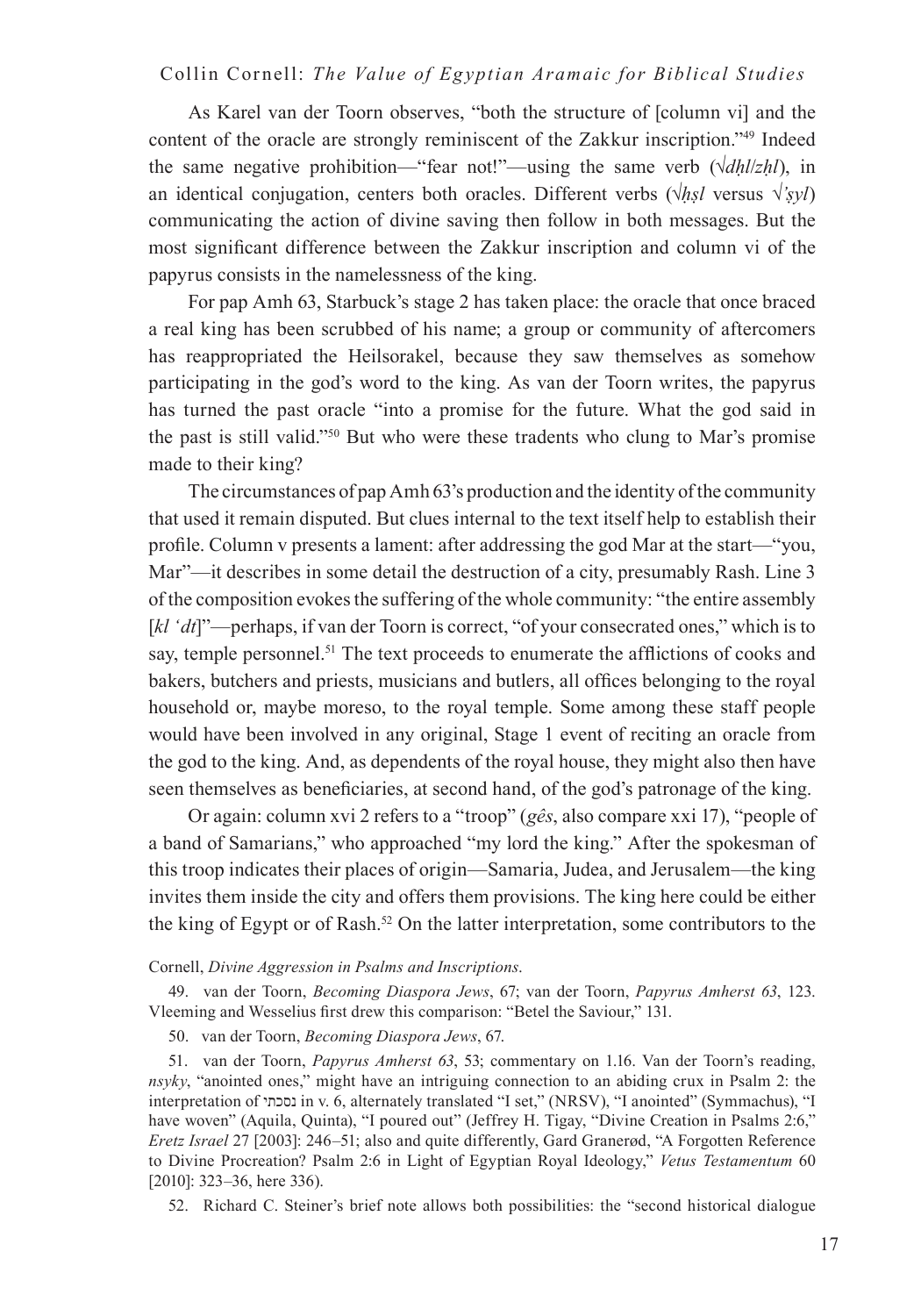papyrus's hymns would have been wards and protégés of the king. These refugees, too, as dependents of the king, would have stood to benefit from divine promises made to him. Even after the downfall of the king, such persons could well have held onto those oracles, since they had formerly received blessing through them. Indeed the promise of the god to the king proved more lasting than the king's own identity: the former is what made it into both pap Amh 63 and the royal biblical psalms, even when the king's name had ceased to be remembered.

The comparison that this second case study stages does not explain everything. But it does suggest that pap Amh 63 provides data for understanding the transmission of royal oracles that biblical psalms do not. The psalms are entirely opaque about the persons responsible for preserving divine oracles made to a specific king. Because this information would inhibit their usage as a community prayer text, it has been removed. Pap Amh 63, on the other hand, though it does not directly state the identity of its tradents, does feature several passages that reflect special interest in officials and clients of the royal household. A reasonable inference is that these persons, whose fate was tied so closely with the king's, would have heard divine promises made to the king as affecting, and even including, them also. On account of their indirect participation in the king's own relationship to the patron god, they would have "overheard" and passed on royal oracles. That a similar process occurred with the royal biblical psalms is an attractive, even a likely, scenario. If so, it would contain the seed of the later "collectivization" of the royal persona that the biblical Psalter effects: of divine promises undergoing an expansion of their addressee to include not just the king, and not just his literal retinue, but a whole people, considered as his (virtual) subjects.

The second case study demonstrates the value of Egyptian Aramaic to biblical studies in a tradition-historical mode. A similar genre appears in biblical texts and their nonbiblical, Egyptian Aramaic counterpart: oracles made from a patron god to an anonymous client king. The anonymity of both stands out when set against the background of emphatically naméd royal memorial inscriptions of the ancient Levant. By then comparing the anonymous and communalized royal psalms with an anonymous royal column of pap Amh 63, the study identified one characteristic of the papyrus that the biblical materials lack: an interest in the royal entourage, who seem like prime candidates to have transmitted oracles spoken originally to their king.

<sup>[</sup>in xvi 1–6] purports to be a conversation between the (Egyptian or Rashan) king and the young spokesman of a newly arrived troop … of Samaritans" ("The Aramaic Text in Demotic Script: The Liturgy of a New Year's Festival Imported from Bethel to Syene by Exiles from Rash," *Journal of the American Oriental Society* 111 [1991]: 362–63, here 63). Van der Toorn argues that an Egyptian location of the city "is unlikely. Elsewhere in the papyrus, there is not a single reference to an Egyptian context" *(Papyrus Amherst 63*, 205). Time will tell if his observation holds up. Tawny Holm is preparing an edition in *Aramaic Literary Texts*, Society of Biblical Literature Writings of the Ancient World (Atlanta: SBL, forthcoming).